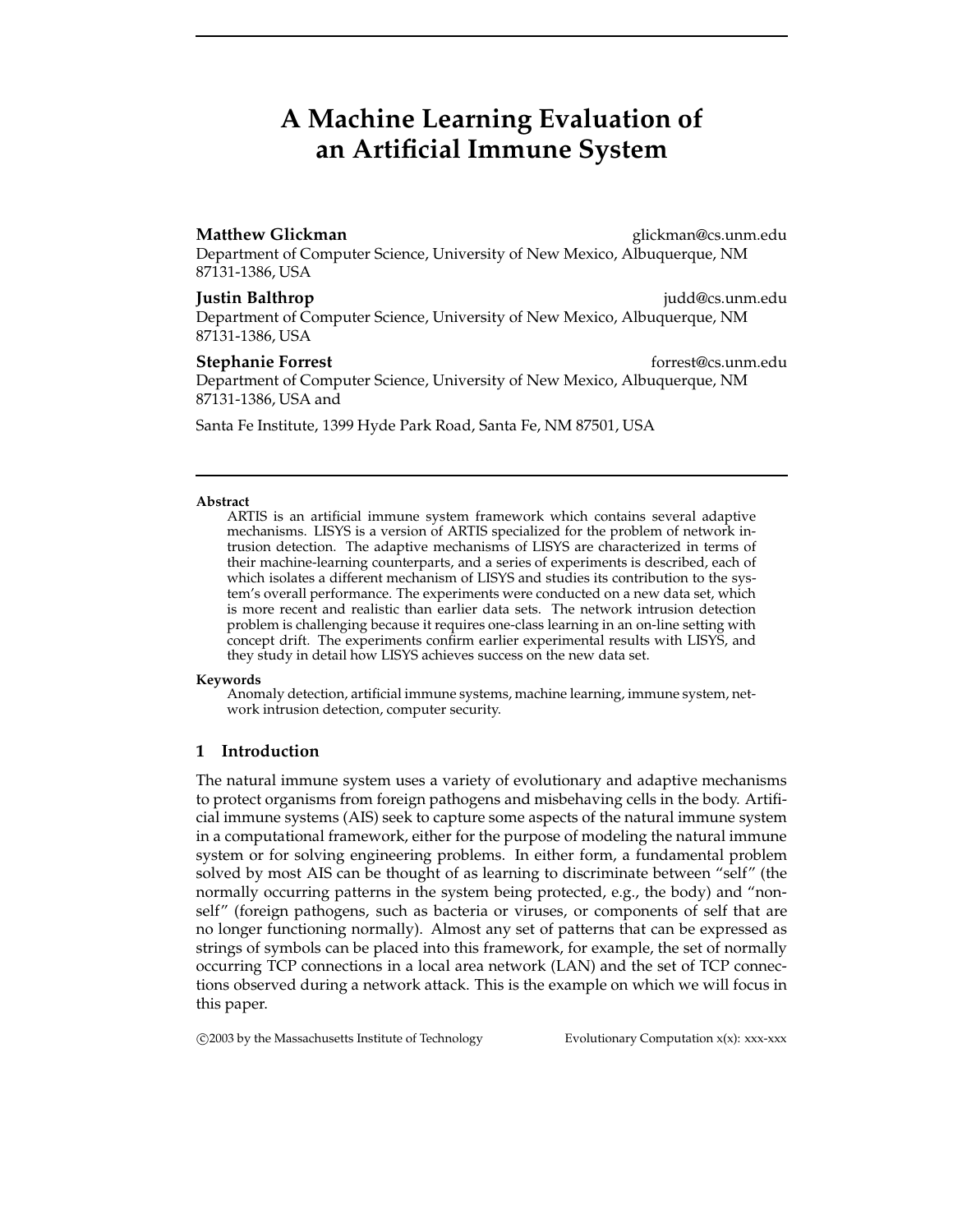Hofmeyr introduced an artificial immune system framework called ARTIS, which he specialized for the problem of network intrusion detection in a system known as LISYS (Lightweight Intrusion detection SYStem) (Hofmeyr, 1999; Hofmeyr and Forrest, 2000). In that work, he focused on explaining the analogy between real immunology and the LISYS artifact and reported early experiments demonstrating how well the system performed.

Hofmeyr's results from this immune-inspired architecture were encouraging, and there are several related projects in in network intrusion detection based on AIS (Dasgupta, 1999; Williams et al., 2001; Kim and Bentley, 1999a). However, LISYS is a complex architecture, similar in complexity to learning classifier systems (Holland et al., 1986), and the task of understanding and predicting its behavior is challenging. The research reported in this paper is focused up three complementary goals: (1) to connect LISYS with the broader context of Machine Learning, (2) to further the empirical evaluation of LISYS' performance, and (3) to deepen understanding of the contributions made by LISYS' many components to its overall performance.

Machine Learning: LISYS sends an alert to an operator when it detects anomalous network packets, potentially indicating intrusion attempts. LISYS' detection mechanism does not rely on preprogrammed knowledge. Rather, it observes an initial sample of network traffic, builds a model of normal traffic patterns, and then compares the model against subsequent traffic. Because new connections frequently occur on a LAN, LISYS must generalize from previously observed traffic to assess whether newly observed packets are anomalous. This capacity—that of an artificial system to cope with novelty via generalization from experience—is the domain of Machine Learning (ML).

Examining LISYS in the context of machine learning is important for emerging fields such as artificial immune systems, so that a common language can be identified and results communicated between fields. Here, we are interested in discovering what might be novel about LISYS from an ML point of view, and in what insights ML can give us about LISYS. In particular, one objective of this paper is to isolate the LISYS mechanisms so that they could potentially be used in other more traditional ML frameworks.

LISYS introduces several novel learning mechanisms, and we show that some of them improve performance dramatically. At its core, LISYS resembles a simple memory-based (also called "instance-based") learning algorithm. We examine each of LISYS' mechanisms as extensions to this simple learning algorithm, and assess how each mechanism addresses issues of interest in the more general machine learning community and computer security domain.

Evaluation: A preliminary study was conducted in the context of a small and well controlled data set (Balthrop et al., 2002b; Balthrop et al., 2002a), which focused on a limited number of LISYS mechanisms. Here, we extend that work to a more realistic and larger data set, and and we consider the complete LISYS architecture.

Our new data set represents data collected over a 62-day period from a subnet behind a firewall with 17 active machines. The scale of this network and its placement behind a masquerading firewall are typical of small enterprise networks. This setting, which is more controlled than the original data collected by Hofmeyr, allows us to isolate specific network events which affect LISYS performance and to be more certain that our core training data are free of attacks

Experiments assessing individual mechanisms: Although the essential idea of LISYS is quite simple, there are a variety of mechanisms incorporated into the full sys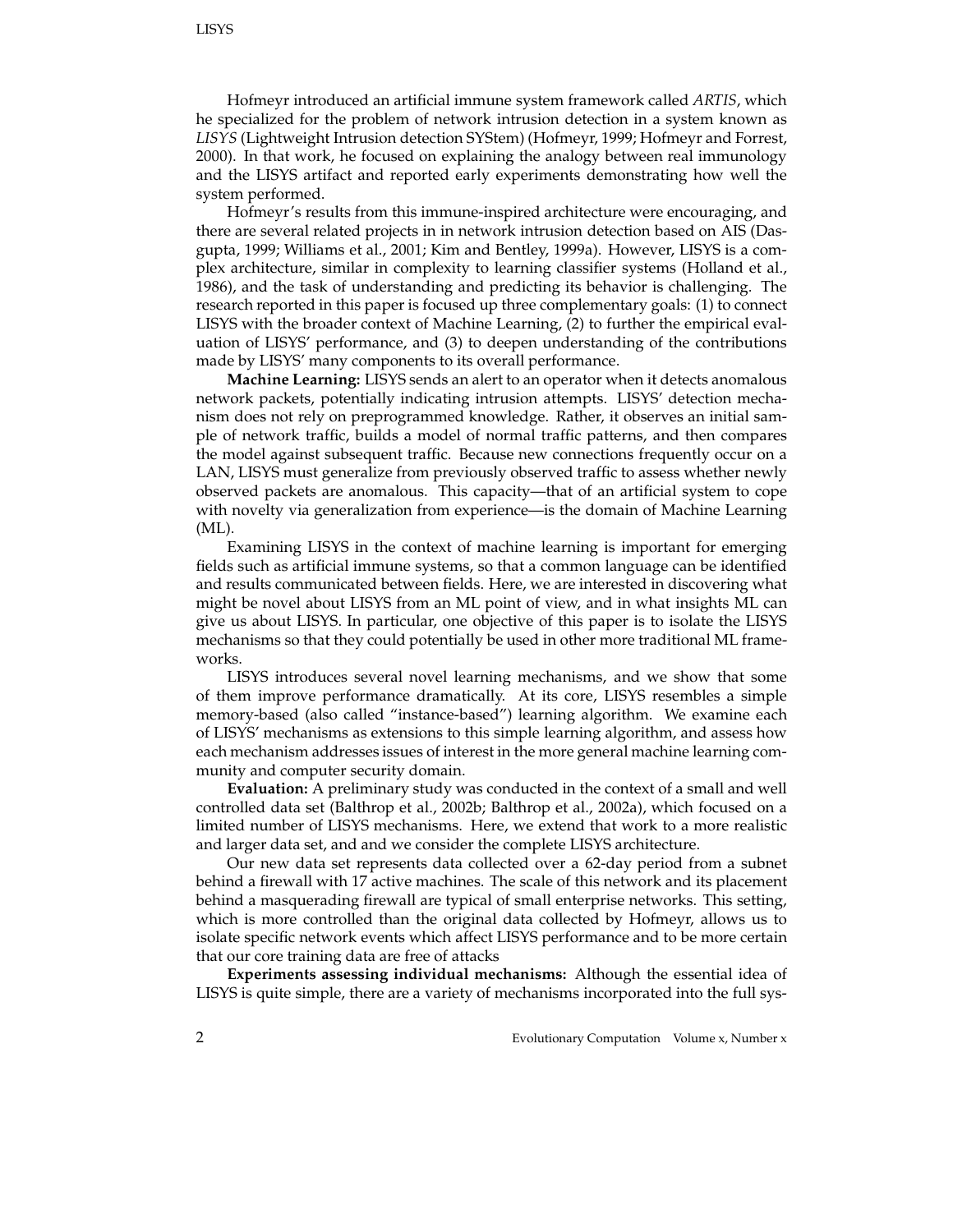tem, each of which was originally inspired by some aspect of the biological immune system. The contributions to overall system performance made by each mechanism have until now been unclear. We report a number of new experiments designed to assess the relative contribution of LISYS' many components.

We begin by comparing the performance of LISYS with that of a "null algorithm" that performs no generalization from experience. We then conduct experiments with a set of variant algorithms covering the spectrum between the null algorithm and LISYS. In some cases, we incrementally add individual features into the null algorithm, while in others we subtract features from full LISYS (known as ablation experiments).

As an ML algorithm, the performance of LISYS reflects the validity of its assumptions about inference in its domain of application. Thus, the aggregation and ablation experiments reported here reveal the validity of the assumptions represented by each of LISYS' individual mechanisms in the given network intrusion-detection domain.

The remainder of the paper is organized as follows. Section 2 gives some background material on intrusion-detection systems, machine learning used for intrusion detection, LISYS, and other immunologically inspired approaches to intrusion detection. Section 3 examines LISYS from the perspective of machine learning; Section 4 describes the data set used for our experiments, and section 5 presents the experiments themselves. In section 6, we discuss the experimental results, LISYS' current limitations, and ideas for extension and improvement. We summarize our conclusions in section 7.

### 2 Background

Several areas of research are relevant to the work reported here. In this section, we briefly review earlier work on intrusion detection, discuss machine-learning approaches to this application domain, give an overview of LISYS, and review other AIS approaches to network intrusion-detection.

### 2.1 Intrusion Detection

Intrusion detection systems (IDS) vary widely, but they all seek to protect an information system (e.g., a single computer, a database, a server, or a network of computers) from violations of the system's security policy. Debar et al. (Debar et al., 1999) defined a taxonomy of IDS, distinguishing between behavior-based (often called anomalybased) and knowledge-based (also known as signature) IDS. LISYS is an example of an anomaly IDS in which a model is constructed of the normal (legal) operation of the system and discrepancies from the model are labeled anomalous. The model of normal behavior can be based on any observable behavior of the system. Audit logs, patterns of network traffic, user commands, and system-calls are all common choices. Such an approach can work well if the anomalies in normal operation are correlated with security violations. The extent to which this is true is a topic of debate in the intrusion-detection community.

A second relevant distinction is whether an IDS defines the set of allowable behaviors (known as positive detection) or the set of disallowed behaviors (known as negative detection) (Forrest et al., 1994; Esponda et al., 2004). Because knowledge-based systems use knowledge of specific attacks or classes of attacks to identify intrusion events, we refer to them as negative-detection schemes. The knowledge can be represented many different ways. One common approach is to define a set of rules in a production system which is used to deduce the state of the monitored system. Examples of this approach include EMERALD (Porras and Neumann, 1997) and NSM (Heberlein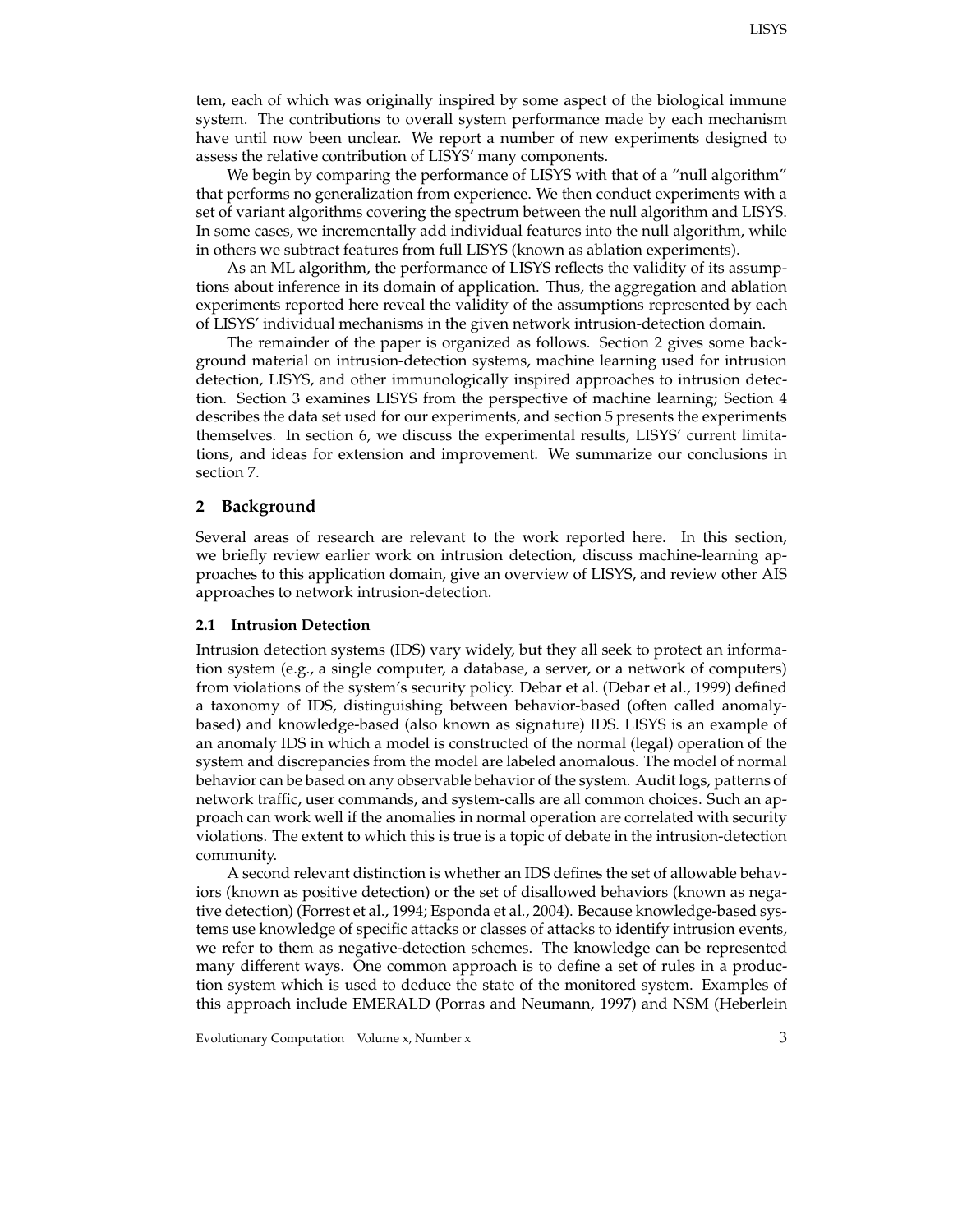et al., 1990; Mukherjee et al., 1994). Alternatively, knowledge of attacks is often compiled into simple "signatures" or syntactic patterns which can be readily recognized in a data stream. Signature detection is computationally efficient, and thus forms the basis of many commercial products, for example, ISS' RealSecure Network Sensor (ISS, 2000).

Behavior-based systems typically treat intrusions as deviations from a profile of normal behavior (i.e. they employ a positive detection scheme). The most common way to obtain such a profile is by constructing a statistical model based on observation. Examples of this approach include HAYSTACK (Smaha, 1988), NIDES (Anderson et al., 1995), Helman and Liepins (Helman and Liepins, 1993), and NSM (Heberlein et al., 1990; Mukherjee et al., 1994). Lane (Lane, 2000) used both instance-based models and hidden Markov models to model normal sequences of commands used by specific users. A normal profile can also be prespecified rather than constructed empirically through observation, as in AT&T's ComputerWatch (Dowell and Ramstedt, 1990).

LISYS is best characterized as a negative-detection, behavior-based system. However, the secondary response of LISYS implements a form of signature-based detection (see Section 2.4.4). Following the taxonomy of Debar et al., LISYS can be further classified as passive in terms of counter-measures, net-based (packet-level) rather than host-based; and as a passive observer (rather than actively generating queries).

#### 2.1.1 Evaluating intrusion-detection systems

IDS performance can be evaluated in several ways, including efficiency, training time, ease of use, ability to adjust to changing conditions, and accuracy of discrimination between allowed and disallowed behaviors(NIST, 2003; Gaffney and Ulvila, 2001; McHugh, 2000). Here, we focus on the accuracy criterion.

There are two kinds of errors a detection system can make: false negatives (mistakenly identifying abnormal patterns as legitimate) and false positives (mistakenly identifying normal patterns as abnormal). These are known as Type I and Type II errors respectively in the statistical decision theory literature. It is trivial to minimize either Type I or Type II errors, e.g., by labeling everything as anomalous or everything as normal. Therefore, any measure of IDS performance needs to take both types of errors into account. The tradeoff between false- and true-positives is often displayed using the "Receiver Operating Characteristics" (ROC) curve (Egan, 1975).

An important property of an IDS is tunability, that is, how easy it is to choose where on a given ROC curve a particular IDS will be deployed. This property is important because in some applications (e.g., a secure military installation), it is so important to catch all true positives that a high rate of false positives can be tolerated, while in other applications (say a university department) the inconvenience and cost of managing false positives outweighs the risk of a security breach. Although these tradeoffs are important, IDSs have historically suffered unacceptably high false-positive rates, and much work in IDS focuses on the problem of reducing false positives without unduly compromising true-positive detection ability (Axelsson, 2000).

There are several factors which complicate the evaluation and comparison of anomaly IDSs: The asymmetry between normal and intrusive data sets, differences in the amount of training data needed for different learning systems, and inconsistencies in how different IDS systems define false- and true-positives. In most data sets, normal data are plentiful and intrusion data are rare. As a consequence, it can be difficult to estimate the sensitivity of an IDS, and there are inherent asymmetries in the commonly reported ROC curves (e.g., strong discontinuities on the true-positive axis).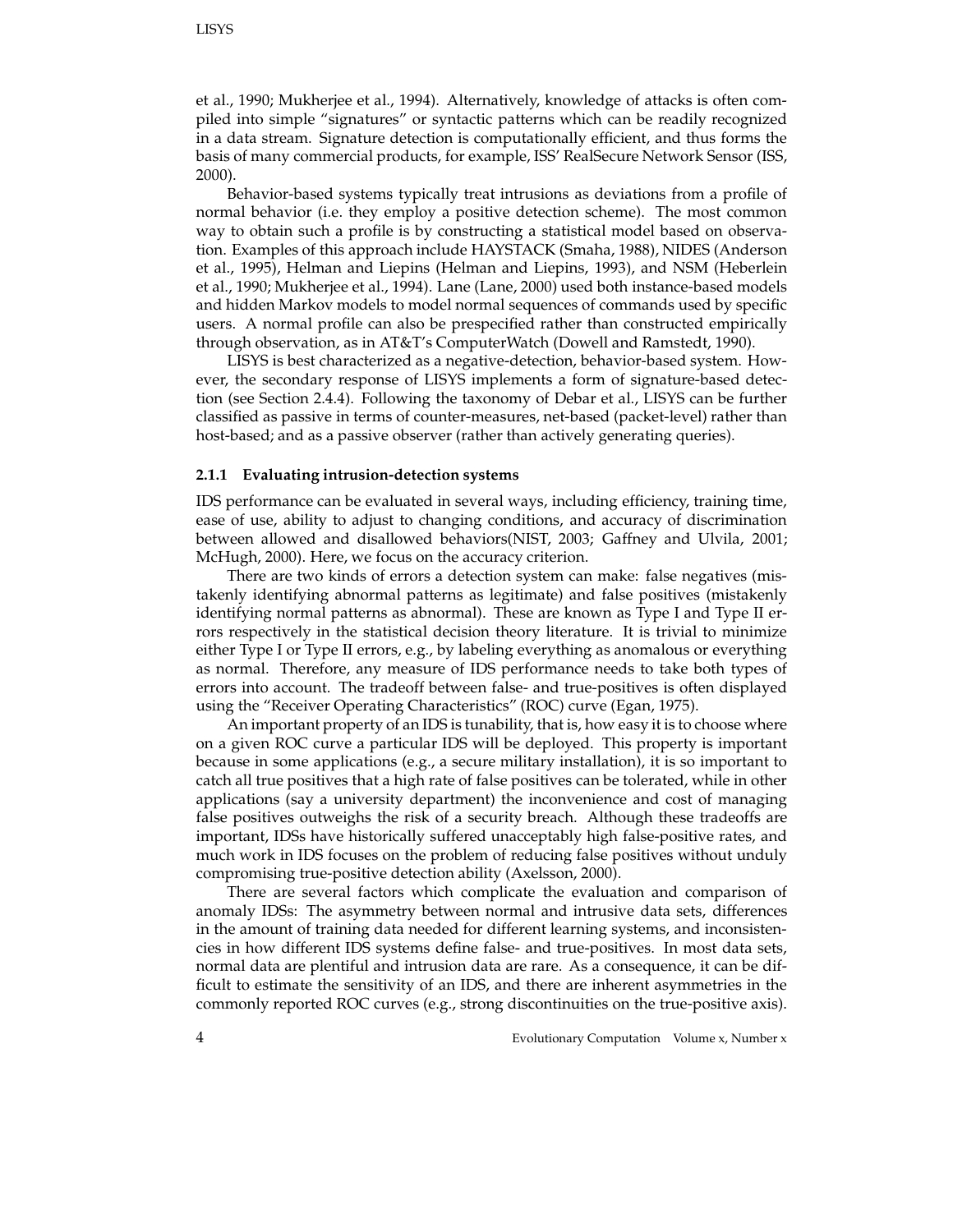A related complication is that true positives are often measured differently from false positives. To detect an intrusion, we require only that the anomaly signal exceed a preset threshold at one point during the intrusion event. However, in an on-line system, low false-positive rates can be obtained only if the system makes many correct decisions over the entire sample of normal behavior. Another complication arises because different methods require different amounts of normal data in order to construct an accurate model. Thus, a straight comparison of two different IDS methods on identical data sets is not always fair. Different anomaly-detection methods record anomalies differently. For example, a system that records anomalies on a per-packet basis will likely achieve different false- and true-positive rates than one which records anomalies on a session basis.

A final consideration in evaluating the accuracy of an IDS is what role a detection event plays in the overall system. In some "miss-nothing-pyramid" security architectures, all detection events are passed upstream to other decision processes which evaluate the likelihood that an event is a false or true positive, e.g. (Porras and Neumann, 1997; Balasubramaniyan et al., 1998). In these settings, a relatively high false-positive rate can be tolerated at the IDS level. If, on the other hand, the IDS is deployed in a nonhierarchical collection of mostly autonomous systems, then false positives are additive (and therefore costly), but false negatives are not so important, because another process might catch it. This is the situation with LISYS, and consequently, we emphasize the analysis of false-positive rates in the following sections. This appears to be the more biological scenario, where autoimmunity is costly and there are many redundant detection mechanisms in the body. This scenario also seems more practical for computer systems that are unprotected now, where many intrusions succeed already and there are few resources available for sifting through false positives.

### 2.2 Machine Learning and Network Intrusion Detection

The LISYS system learns to classify network connections (SYN and SYN ACK packets) as either normal or anomalous. In this section we discuss the network intrusiondetection problem from a machine learning perspective. In Section 3 we use this perspective to analyze LISYS as a machine learning algorithm.

Within the domain of machine learning, learning such a binary classification task typically falls under the heading of *supervised learning*, although LISYS receives external feedback only intermittently. In supervised learning, the goal is to learn a mapping from inputs to outputs. For example, the inputs might be visual data from a camera and the outputs might be appropriate commands to a robot motion system. If LISYS were a classical supervised learner, it would learn from a set of training data made up of both normal and anomalous packet traffic. Each training example would pair a specific input value, the packet, with its associated target output value or *label*, i.e. normal or anomalous. After training, the system would be presented with new inputs (which might or might not have been observed during training) and asked to infer the target output values.

To infer appropriate outputs for input values not presented during training, a system must incorporate an *inductive bias* (Mitchell, 1980), *i.e.* some assumption about the mapping that is to be learned: "a learner that makes no a priori assumptions regarding the identity of the target concept has no rational basis for classifying any unseen instances." [(Mitchell, 1997), p. 42]. The need for inductive bias arises from the fact that there are many possible mappings from inputs to outputs (labels) that are consistent with the observed training examples, and some set of assumptions or bias is necessary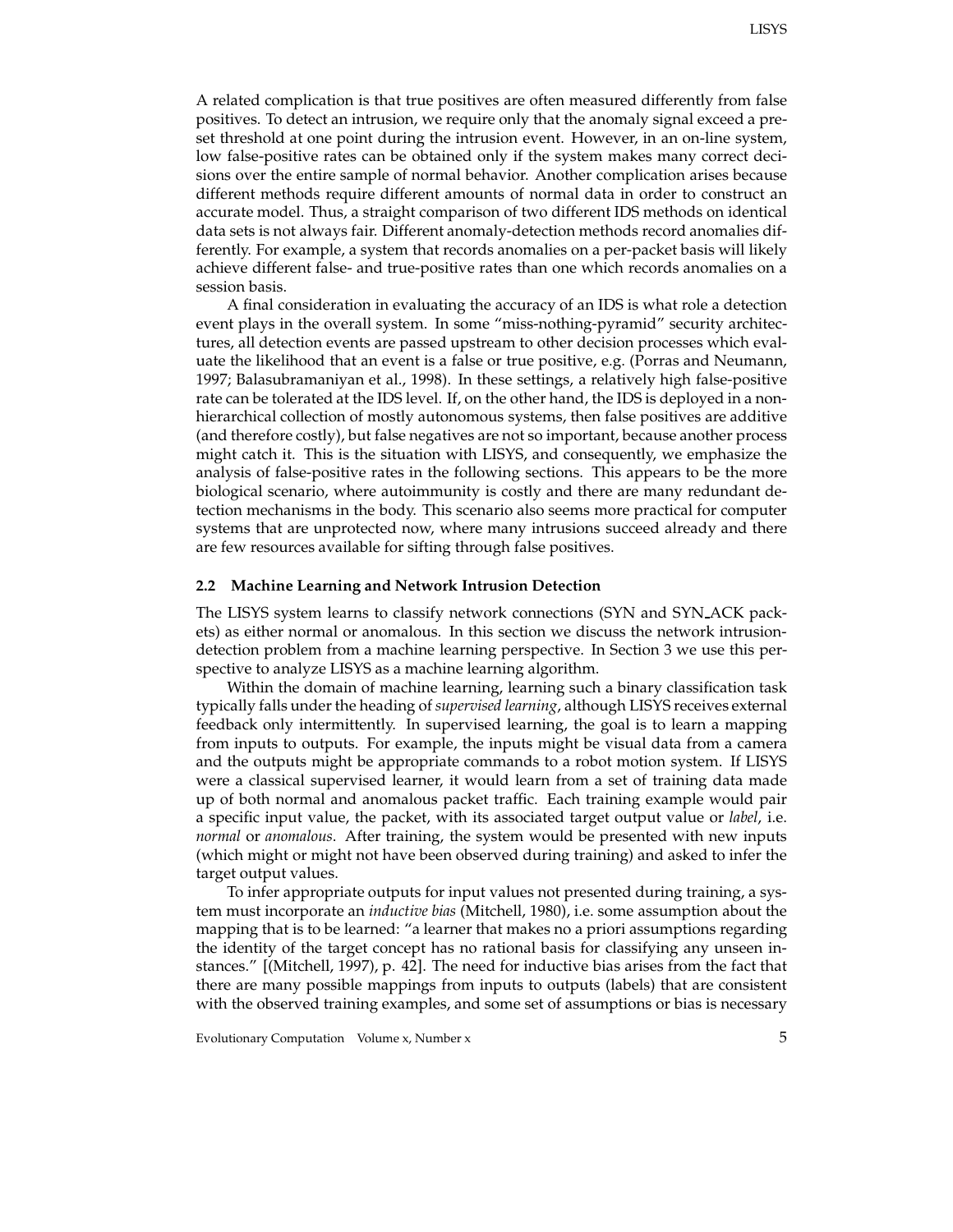to choose among them.

In a binary classification problem, the range of possible mappings or target concepts consistent with the observed training examples is bounded by a maximally specific choice at one extreme and by a maximally general one at the other. In the example of LISYS as a classical supervised learner, the maximally specific choice would be to assume that normal traffic is limited only to the normal packets observed during training, and that all other packets—including all those not observed during training–are anomalous. The maximally general choice, on the other hand, would be to treat all packets as normal, excepting those observed during training that were explicitly labeled as anomalous.

In most classification problems, it is assumed that the learning system will be provided with at least one input value in each target class during the training period. In the intrusion-detection problem, however, we lack representatives of all the possible attacks (because new attacks are constantly being devised), and there is a risk of biasing the system against detecting novel attacks if we rely on the corpus of current attacks for training. In this case, it may be preferable to use only observations of normal packets (positive examples of the target concept) to infer the target class. This is known as one-class learning and is the approach used by LISYS. Although LISYS classifies packets into two classes, it assumes during learning that all exemplars are normal, and it must infer the anomalous class without examples. This represents a deviation from classical supervised learning.

One-class learning is an open problem in machine learning research. Learning in the absence of training examples from one class leaves the range of target concepts consistent with the data much more open, making the job of the learner more difficult. In the case of LISYS, seeing only normal packets leaves the range of concepts consistent with the data unbounded up to the maximally general hypothesis, i.e. the hypothesis that all packets are normal. In the absence of examples from one class in a binary classification problem, an algorithm such as back-propagation of error (Rumelhart et al., 1987) applied to artificial neural networks will often gravitate toward such extreme hypotheses. In general, the expanded range of possible target concepts that arises with one-class learning serves to amplify the importance of the proper inductive bias.

Language inference is an area of machine learning in which has studied one-class learning. Gold (Gold, 1967) showed that not even the restricted class of regular languages can be learned in the limit from an arbitrary, finite-length sequence of positive examples. Nonetheless, children are observed to learn language based almost entirely on positive examples. This testifies to the quality of their inductive bias (Pinker, 1984), a bias developed through evolutionary time.

Angluin (Angluin, 1980) later showed that learning from positive examples is possible within restricted classes of target concepts ("pattern languages" in Angluin's example). More recently, Muggleton (Muggleton, 1996) proposed a Bayesian framework within which many concept classes can be learned from positive examples with arbitrarily low expected error. Lane (Lane, 2000) addressed the problem of one-class learning in IDS. He developed a method in which the user adjusts the generality of the learned concept through a specified threshold value.

A notion related to one-class learning is that of outlier detection in statistics. Here, the goal is to build a description or model of data generated by some process. The point of outlier detection is to exclude from the model data points that are overly affected by phenomena other than the process being studied. Most often, such points are artifacts of the data collection process, e.g. occasional spurious points generated by a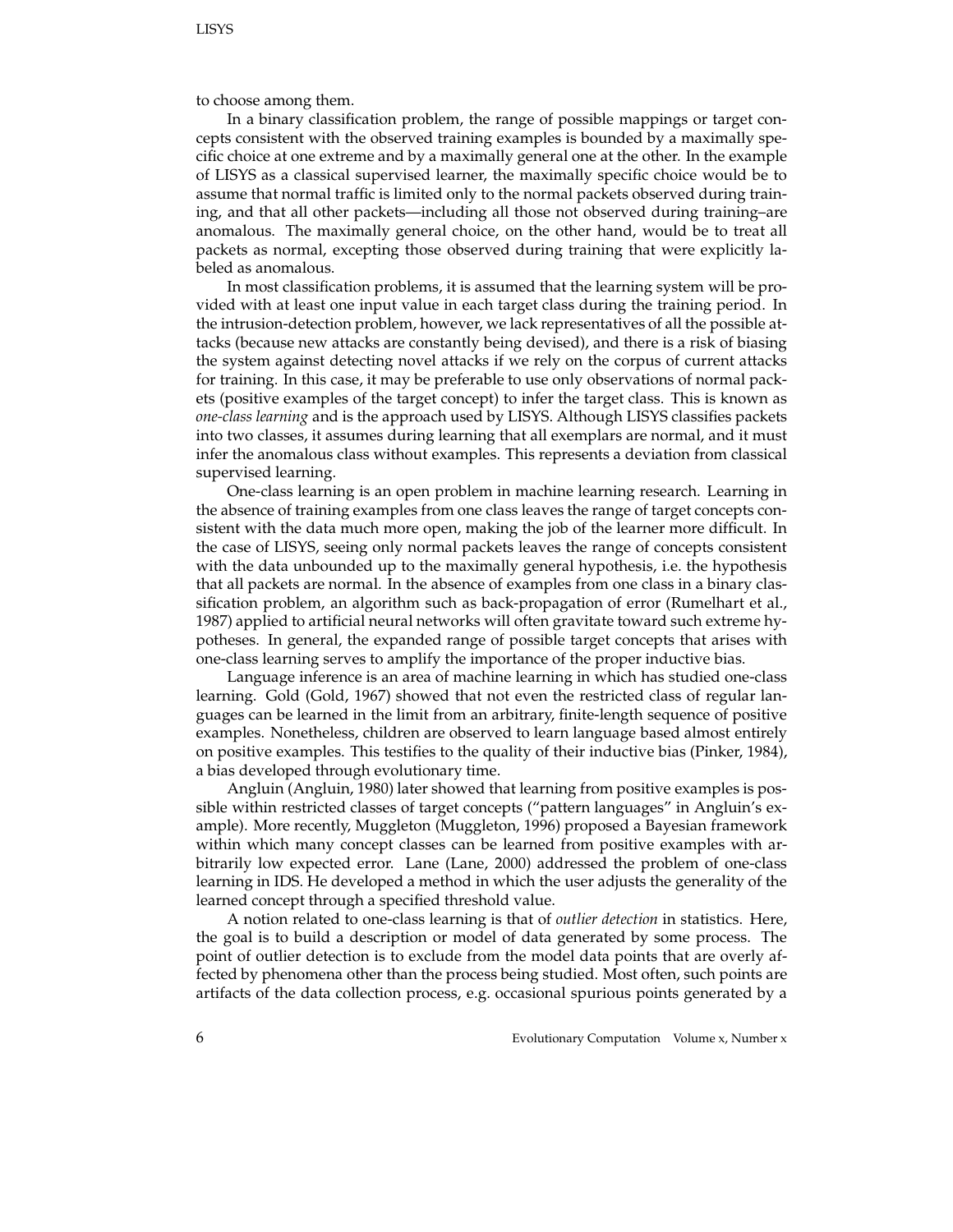faulty piece of equipment. Thus, the goal of outlier detection is similar to that of intrusion detection in that we seek to identify anomalies from unknown sources. However, in intrusion detection the goal of building the model—characterization of normal—is specifically to detect "outliers," whereas in outlier detection the point is to prevent contamination of a model designed for other purposes.

Another challenge of the intrusion-detection domain is that normal behavior often changes over time, known in machine learning as concept drift. In the presence of concept drift some amount of invariance in the target concept must be assumed; if the target concept can change arbitrarily quickly, then there would be no rational basis for training. Consequently, some assumptions need to be made about the rate at which a concept can drift. Mitchell et al. (Mitchell et al., 1994) take a practical approach, empirically determining the length of a "window" of past training examples to be used for periodic retraining. A more theoretical approach, taken by Helmbold and Long (Helmbold and Long, 1991), derives an upper bound for the rate of drift that can be tolerated by any learner observing a given window size of past examples. Klinkenberg and Joachims (Klinkenberg and Joachims, 2000) proposed a method for support vector machines that periodically adjusts its window size using analytical means to estimate what window size is most likely to maximize generalization performance. Lane (Lane, 2000) addressed concept drift by training only on normal examples that are near the abnormal boundary. LISYS' approach, described below, is known as "detector turnover," in which old detectors are deleted and replaced by newly trained detectors. The detector set at any given time is composed of detectors trained upon many fixed-size windows of varying age. The system's assumption about the rate of drift is thus parameterized by a single number. This number determines the probability of any given detector being recycled during any single time-step.

#### 2.3 Other AIS Approaches to Network IDS

Kim and Bentley describe an architecture for an AIS-based network IDS and report the results of experiments conducted with some of the overall system's key components (Kim and Bentley, 1999a; Kim and Bentley, 1999b; Kim and Bentley, 2001). As in LISYS, anomalies are detected via a repertoire of negative detectors distributed among multiple hosts. Unlike LISYS, detector generation is centralized at a single node (more closely resembling the natural immune system), and the decision about whether to signal an anomaly relies on communication between nodes. Also similar to LISYS is the choice of monitoring TCP connections, although the Kim and Bentley system monitors all packets in a connection, rather than only SYN packets. This gives the system more potentially relevant data, including temporal information such as packet rate within a connection. However, the costs include preprocessing (aggregating packets into connections and clustering connections into "profiles") as well as an extensive encoding/decoding process for mapping feature values into dynamic categories. Kim and Bentley's detector-generation process is more complicated than that of LISYS, involving a genetic algorithm, niching, and feedback from matched detectors to boost the diversity and utility of detectors. Later work (Kim and Bentley, 2002a; Kim and Bentley, 2002b) introduces mechanisms for adapting to changing self sets, managing memory detectors, and using old memory detectors to seed the immature detector population.

A second example of an immune-inspired network IDS, known as CDIS (Computer Defense Immune System), is reported by Williams et al (Williams et al., 2001). Like LISYS, CDIS processes the data-stream at the packet level (rather than at the level of connections). CDIS extends LISYS by monitoring packets for three different pro-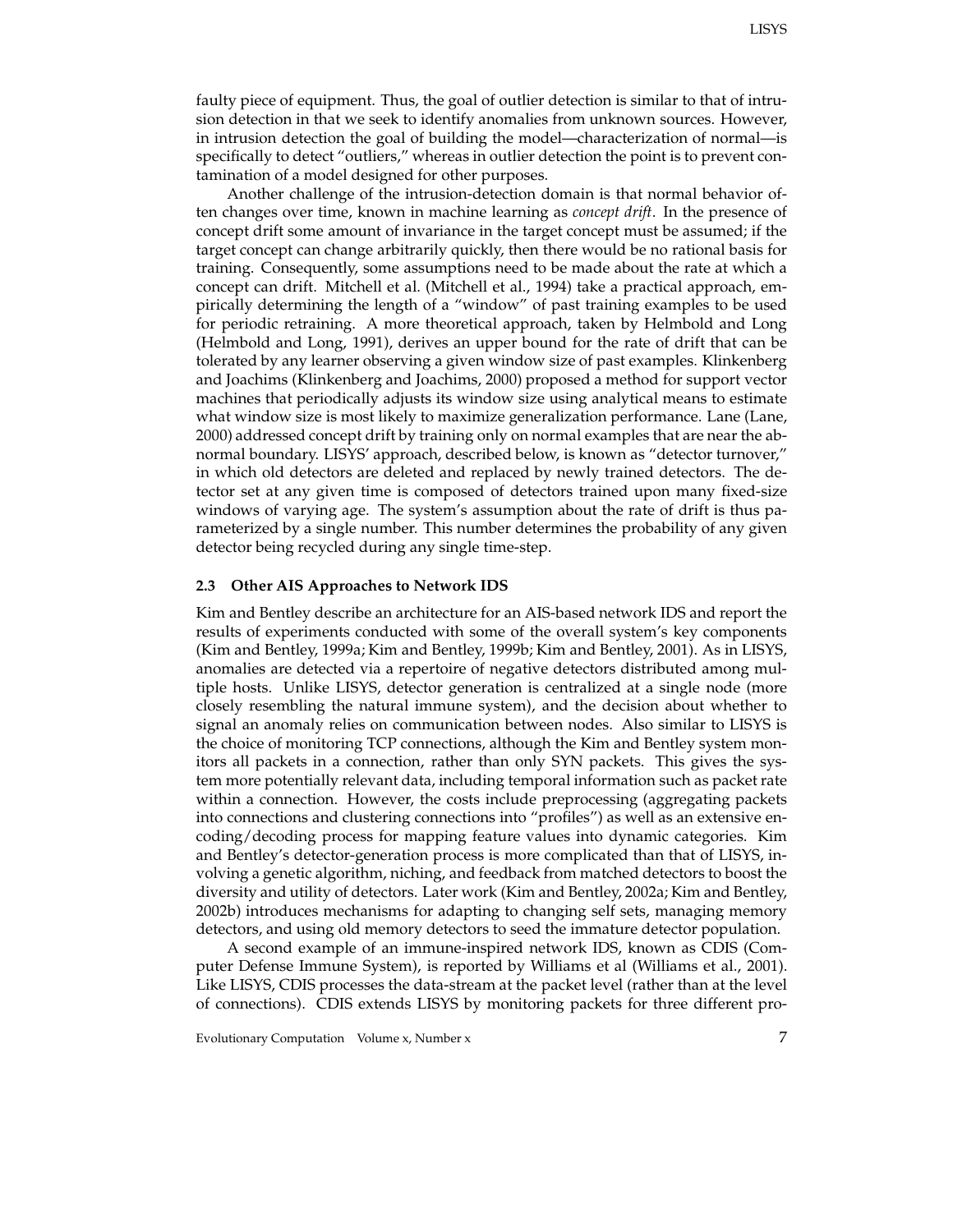tocols: TCP, UDP, and ICMP. Accordingly, the precise set of fields used in the packet representation employed by CDIS varies depending upon the protocol to which it pertains. In general, the number of fields represented is significantly larger than that used by LISYS (28 features for TCP, and 16 features for UDP and ICMP).

Detectors in CDIS are explicit templates for packets. As in LISYS, immature detectors are initially generated randomly and then filtered using negative selection. Subsequent to negative selection, however, detectors undergo *affinity maturation* in which a genetic algorithm is used to evolve detectors that cover as many potential packets as is possible without matching self (this process takes place off-line, prior to engaging the detection process). Another unique feature of CDIS is co-stimulation between detectors rather than via interaction with a human operator. Recently (Anchor et al., 2002), CDIS has been extended to use more sophisticated detectors in the form of finite state transducers that are initially trained using an evolutionary algorithm.

Dasgupta (Dasgupta, 1999) described an immune-inspired architecture for general intrusion detection. The system is composed of multiple, mobile agents which are specialized for functions such as monitoring system state and responding to intrusions, along with agents specialized to help other agents to communicate. A goal of the system is to synthesize information from multiple domains, such as the system level, the user level, and the network level. When an intrusion is detected, the system may undertake any number of actions, including blocking a particular IP address, changing users' action privileges and/or informing system administrators.

Dasgupta and Gonzales (Dasgupta and Gonzalez, 2002) described an immunologically inspired approach to detecting anomalies in network traffic by examining the volume of various types of network traffic over time. Successive time windows of traffic data are encoded as vectors of real-valued traits, and negative detectors in the form of hyper-rectangles are evolved to cover as much of non-self space as possible. Later work (Gomez et al., 2003) extends this approach to use fuzzy logic-based detectors.

# 2.4 LISYS

LISYS monitors traffic on a local-area network (LAN). At its core, LISYS consists of a set of detectors, which are analogous to lymphocytes in the immune system. The detectors are continually compared against network packets. When one of the comparisons results in a *match* between a detector and event, the match is interpreted as an anomaly, potentially signaling a network-based attack.

The current implementation of LISYS monitors TCP connections, specifically the two initial SYN packets in a TCP connection (an initial SYN packet followed by a SYN/ACK packet in response). Following the immune system analogy, self is the set of normal pairwise TCP/IP connections between computers, and non-self is the set of connections, potentially an enormous number, which are not normally observed on the LAN. A connection can occur between any two computers in the LAN as well as between a computer in the LAN and an external computer. A connection is defined in terms of its "data-path triple"—the source IP address, the destination IP address, and the port by which the computers communicate (Mukherjee et al., 1994; Heberlein et al., 1990). This definition of self is quite restricted, and alternative definitions are certainly possible in this domain, as discussed in section 6.

The data path triple is compressed in two ways to form a single 49-bit string (Hofmeyr, 1999), shown in figure 1. First, it is assumed that one of the IP addresses is always internal, so only the final byte of this address needs to be stored. The port number is also compressed from 16 bits to 8 bits by re-mapping the ports into several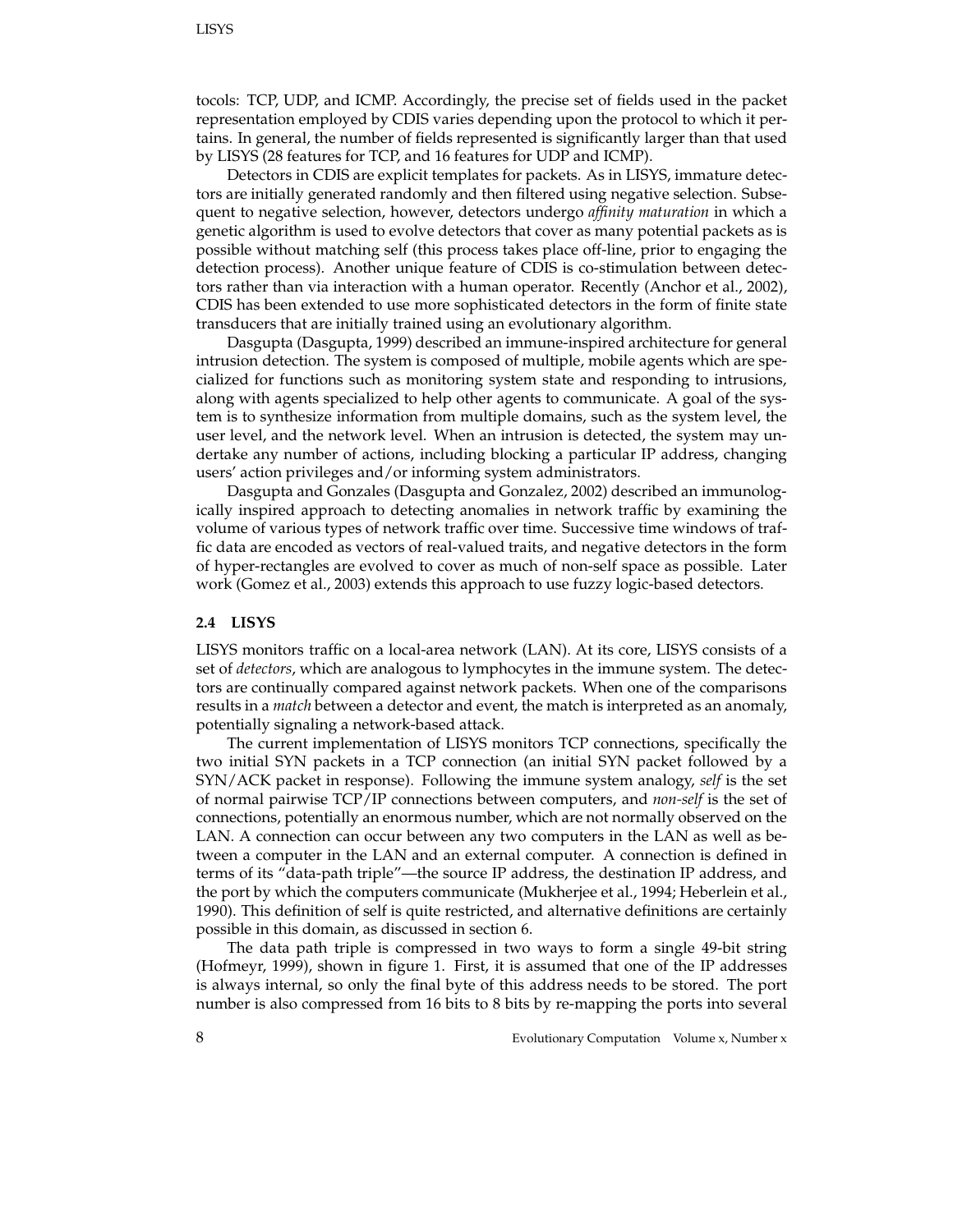

Figure 1: The LISYS 49-bit SYN packet compression scheme.



Figure 2: Using the *r*-contiguous bits matching rule with  $r = 4$ , the two strings on the left constitute a match. The two on the right, with a maximum of 3 matching contiguous bits, do not match.

different classes. 67 commonly assigned privileged ports are each allocated their own, unique ID number (from 0 to 66), while all other ports are each assigned to one of three classes: all other privileged ports (ID number 67), commonly assigned non-privileged ports (ports 6000-6063, ID 69), and all other non-privileged ports (ID 68).

The detectors are also 49-bit strings, along with a small amount of local state. A perfect match between a detector and a bit string representing a TCP connection means that at each location in the 49-bit string, the symbols are identical. However, LISYS uses *partial-match detection* so that it can generalize from its sample of observed normal traffic. LISYS uses a matching rule known as r-contiguous bits matching in which two strings match if they are identical in at least  $r$  contiguous locations, illustrated in figure 2 (Percus et al., 1993).

# 2.4.1 The Detector Lifecycle

Detectors in LISYS undergo a multi-stage lifecycle with the following stages: immature (analogous to immature lymphocytes undergoing negative selection in the thymus), mature (analogous to naive B-cells that have never been activated), activated (and awaiting co-stimulation), memory, and death. This lifecycle is illustrated in figure 3.

Detectors in LISYS are created randomly and immediately enter the immature phase where they remain for the tolerization period. The tolerization period lasts either for a fixed number of observed packets or a specific length of time, depending on a system parameter. If the detector matches a TCP connection during this phase, it is discarded and a new, random detector is generated in its place. An immature detector that fails to match any connections during its tolerization period becomes mature. This process, known as negative selection, is patterned after the tolerization process that occurs in the immune system (Forrest et al., 1994). A detector that fails to match any TCP connections during its tolerization period is presumed unlikely to misidentify normal packets as anomalous (that is, it has learned to tolerate normal traffic).

Detectors that survive negative selection and become mature have several possible fates. All mature detectors have a fixed probability of dying randomly on each time step. The finite lifetime of detectors, when combined with detector re-generation and tolerization, results in *rolling coverage* of the self set analogous to B-cell turnover in the body. Thus, a mature detector that fails to become activated eventually dies. Alternatively, a detector that matches a sufficient number of connections during its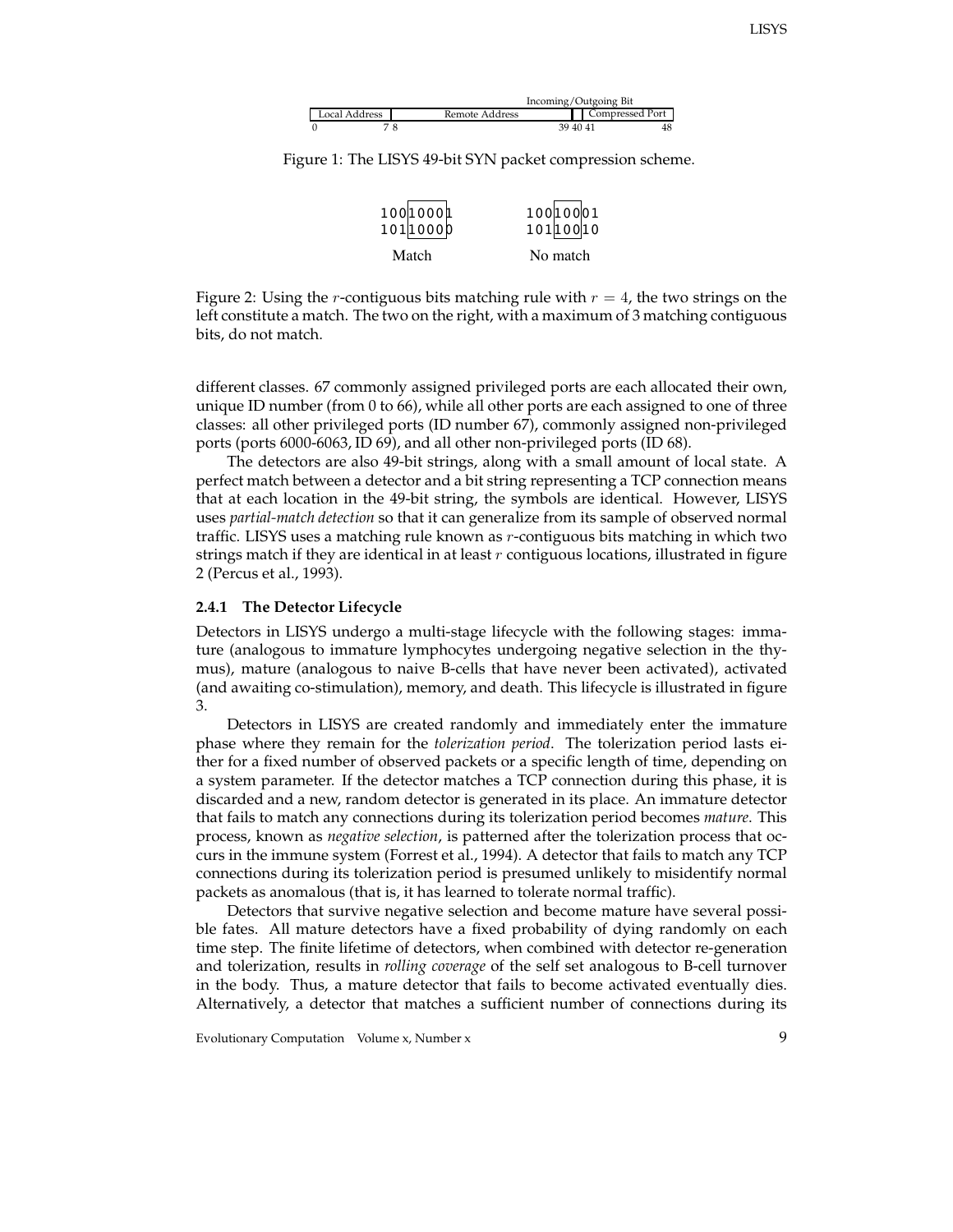

Figure 3: The LISYS detector lifecycle.

mature phase becomes activated. Unlike negative selection, where a single match is sufficient to kill the detector, a mature detector must match several connections before it becomes activated (see Section 2.4.3). Once a detector is activated, it must receive co-stimulation within a fixed period of time (see Section 2.4.4). A detector which receives co-stimulation becomes a memory detector, and a detector that fails to receive co-stimulation dies, analogous to second signaling systems in the immune system.

### 2.4.2 Detector Sets

Detectors in LISYS are typically grouped into autonomous detector sets, distributed among separate computers. This has several potential advantages. First, there is no central point of failure, as each node can operate independently. Second, individual nodes do not need to communicate among themselves or with a higher level controller in order to make a decision about an individual packet, potentially improving per-node efficiency. Distributing detectors among multiple nodes allows us to trade off coverage per node against the computational overhead per node. Finally, each node uses its own unique representation, allowing diversity of detection abilities throughout the system.

Diversity is achieved because each detector set uses a slightly different representation for its detectors, known as a secondary representation. Secondary representations approximate MHC diversity in the natural immune system. Secondary representations, combined with r-contiguous bits matching, allow each node to generalize differently from observed network traffic. As a result, some packets considered normal by one host will be flagged as anomalous by another. The overall effect of multiple secondary representations is to increase LISYS' discrimination abilities, decreasing the aggregate generalization of the entire system. The selection or adaptation of secondary representations to yield a more favorable inductive bias is the subject of ongoing research.

The secondary representation is a remapping applied to strings encoded in the base representation shown in figure 1. Although secondary representations may be generated many different ways, the experiments reported here follow (Hofmeyr, 1999),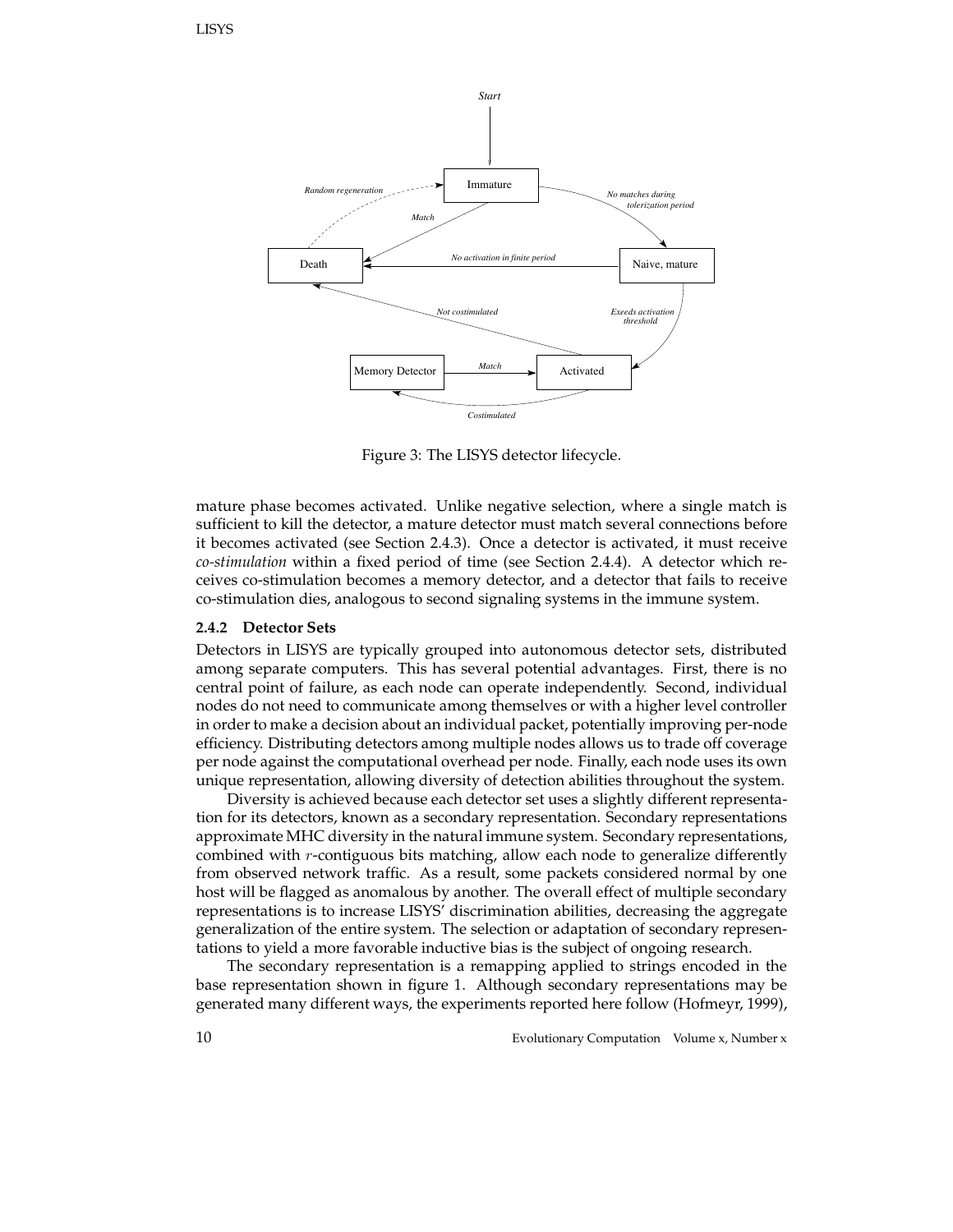

Figure 4: A substring-hash has two components: A random hash function,  $h$ , which maps each value from  $[0..255]$  to another, unique value in  $[0..255]$ , and a random permutation of 6 elements. The 49-bit string is divided into 6 bytes, with one remaining bit. Each of the 6 bytes is remapped using  $h$ . The 6 bytes are then permuted, and the 49th bit is passed through unchanged.

assigning each host a unique randomly generated substring hash (see figure 4) to the base representation.

# 2.4.3 Activation Thresholds and Sensitivity Levels

Each detector records the number of packets it matches (the match count). A detector is activated when the number of matches exceeds the activation threshold. This mechanism also has a time horizon: Over time, in the absence of further matches, the match count probabilistically decays to zero.<sup>1</sup> Thus, only repeated occurrences of structurally similar and temporally clustered packets trigger the detection system. Activation thresholds are loosely analogous to lymphocyte activation in the immune system, which requires a sufficient number of receptors to be bound sufficiently tightly to become activated.

A related mechanism, sensitivity levels, crudely approximates the local sensitization signals used in the immune system. There is one sensitivity level for each detector set. Whenever the match count of a detector goes from zero to one, that detector set's sensitivity level is incremented. The higher the sensitivity level, the lower the threshold for activation: A node's effective activation threshold is equal to the nominal threshold value minus the sensitivity level, i.e.  $\tau_{effective} = \tau - \Omega$ , where  $\tau$  is the activation threshold and  $\Omega$  is the sensitivity level<sup>2</sup>. Sensitivity levels decay probabilistically toward zero.

# 2.4.4 Co-Stimulation and Memory Detectors

External feedback is supplied to LISYS by the co-stimulation signal, similar to costimulation in immunology. When a detector becomes activated, a message is sent automatically to a human operator. The operator has the option of providing confirmation that the detector has correctly identified an anomalous event of interest. If no confirmation is received (i.e. there is no "co-stimulation"), the activated detector is presumed

 $1$ In LISYS' original specification, when a detector raised an alarm its match count was reset to zero.

<sup>&</sup>lt;sup>2</sup>Sensitivity levels in LISYS were originally capped to prevent the effective activation threshold from falling to zero or lower. Although this restriction is removed in the current implementation of LISYS, the fact that match counts are not reset to zero after signaling an alarm—and are therefore very unlikely to go from zero to one repeatedly within a short interval—prevents sensitivity levels from rising to high values in practice.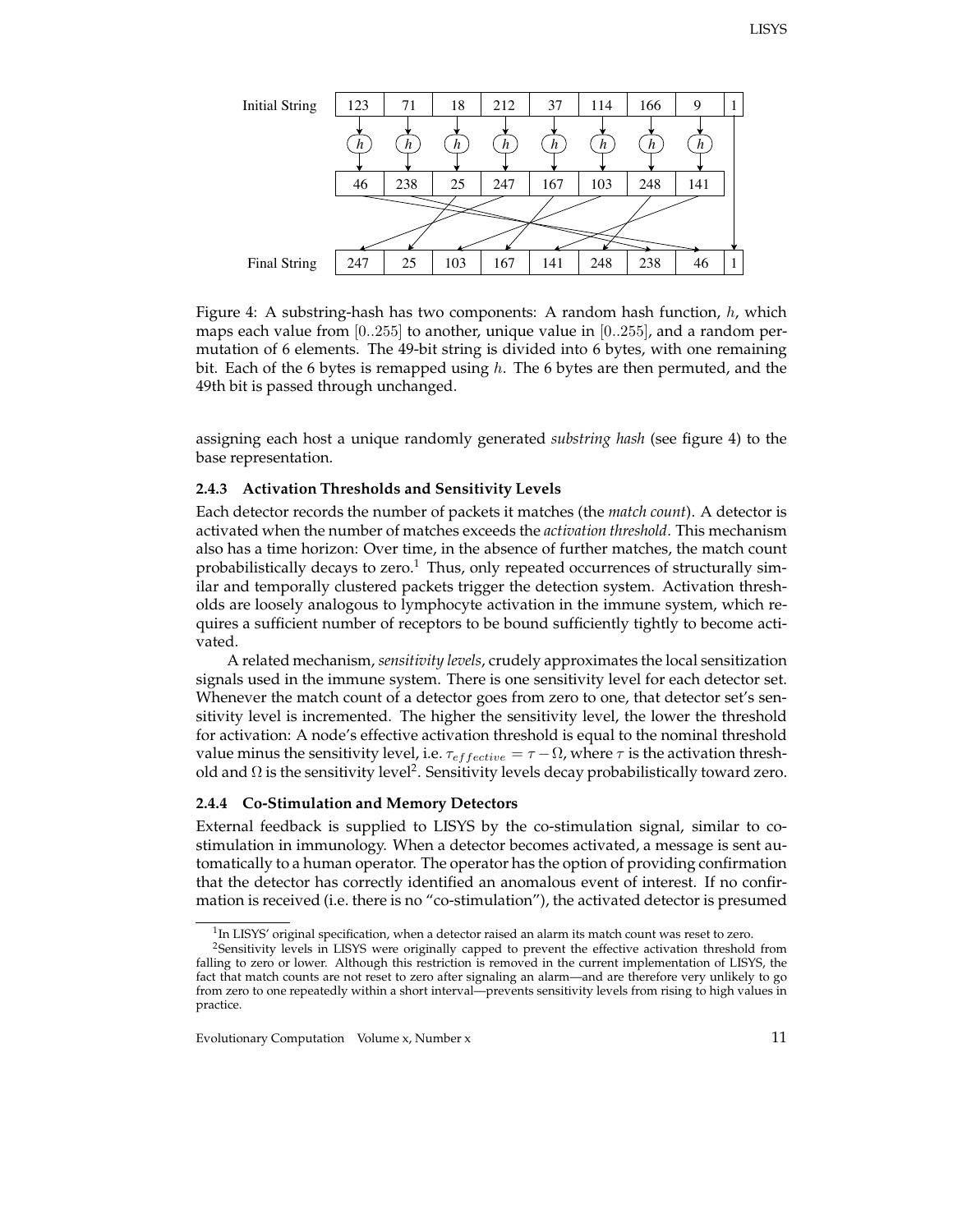to be autoreactive and is deleted. If a detector does receive co-stimulation, the detector enters the memory state. Memory detectors are LISYS' analog of memory cells in the immune system. They are long-lived (no longer subject to random detector death), and they are more easily activated than mature detectors detectors (implemented with a lower activation threshold,  $\tau_{mem} = 1$ ).

Co-stimulation helps eliminate auto-reactive detectors, thereby further reducing false positives. The co-stimulation signal also serves as a trigger for generating memory detectors. Memory detectors are analogous to the secondary response in immunology (providing a swifter and more aggressive response than the primary response), and they are analogous to signature-based detectors in intrusion detection. Co-stimulation allows LISYS to take advantage of external expert advice (such as that from a human operator or an independent intrusion-detection mechanism) when it is available.

# 3 LISYS as a Machine Learning Algorithm

LISYS resembles an instance-based (or memory-based) machine learning algorithm. In instance-based learning, training consists of storing training examples. After training, the output value associated with a given input is inferred using some function of the stored training examples and their respective distances from the given input value. For example, the  $k$ -nearest neighbor algorithm chooses an output value based upon the  $k$ stored training examples found to be nearest to the presented input value, i.e. the input value's  $k$  nearest "neighbors." For discrete valued outputs, as in a classification task, the algorithm selects the output value that is most common among the  $k$  nearest stored training examples. For continuous valued outputs, the output is typically calculated by taking the mean of these same  $k$  output values.

Any notion of distance can be used in an instance-based learner. For continuous valued inputs, Euclidean distance is a common choice, along with variants in which input attributes are weighted. For discrete inputs, such as we use in LISYS, rules like Hamming distance are common, in which the distance between two points is equal to the number of the corresponding attributes that have the same value.

A highly simplified version of LISYS could be viewed as a modified form of 1 nearest neighbor. The class of a 49-bit string representing a TCP SYN packet is inferred by first calculating the distance between the string and each (mature) detector, where the distance is the greatest number of contiguous bits the two strings have in common. If the detector (neighbor) nearest to the presented 49-bit string is at a distance of  $r$  or less, the string is classified as anomalous. Otherwise, it is considered to be normal. We call this minimal version of LISYS "minimal LISYS."

So described, there are two essential differences between minimal LISYS and 1 nearest neighbor: the use of an  $r$  threshold, and the negative-selection procedure. Other features of LISYS can be treated as extensions to the nearest neighbor framework. Some features exploit specific features of the domain to improve generalization, while others address challenges that any machine learning algorithm must cope with in this domain, such as one-class learning, on-line learning, and concept drift. Finally, the distribution of detectors among independent nodes makes the system more robust to attack. These differences are discussed in the remainder of this section.

# 3.1 Inductive Bias, Concept Drift, and One-Class Learning

The inductive bias of an instance-based learner depends on three factors: (1) the notion of distance, (2) how distance is used to weight the influence of stored examples when inferring an output value, and (3) which observed training examples are actually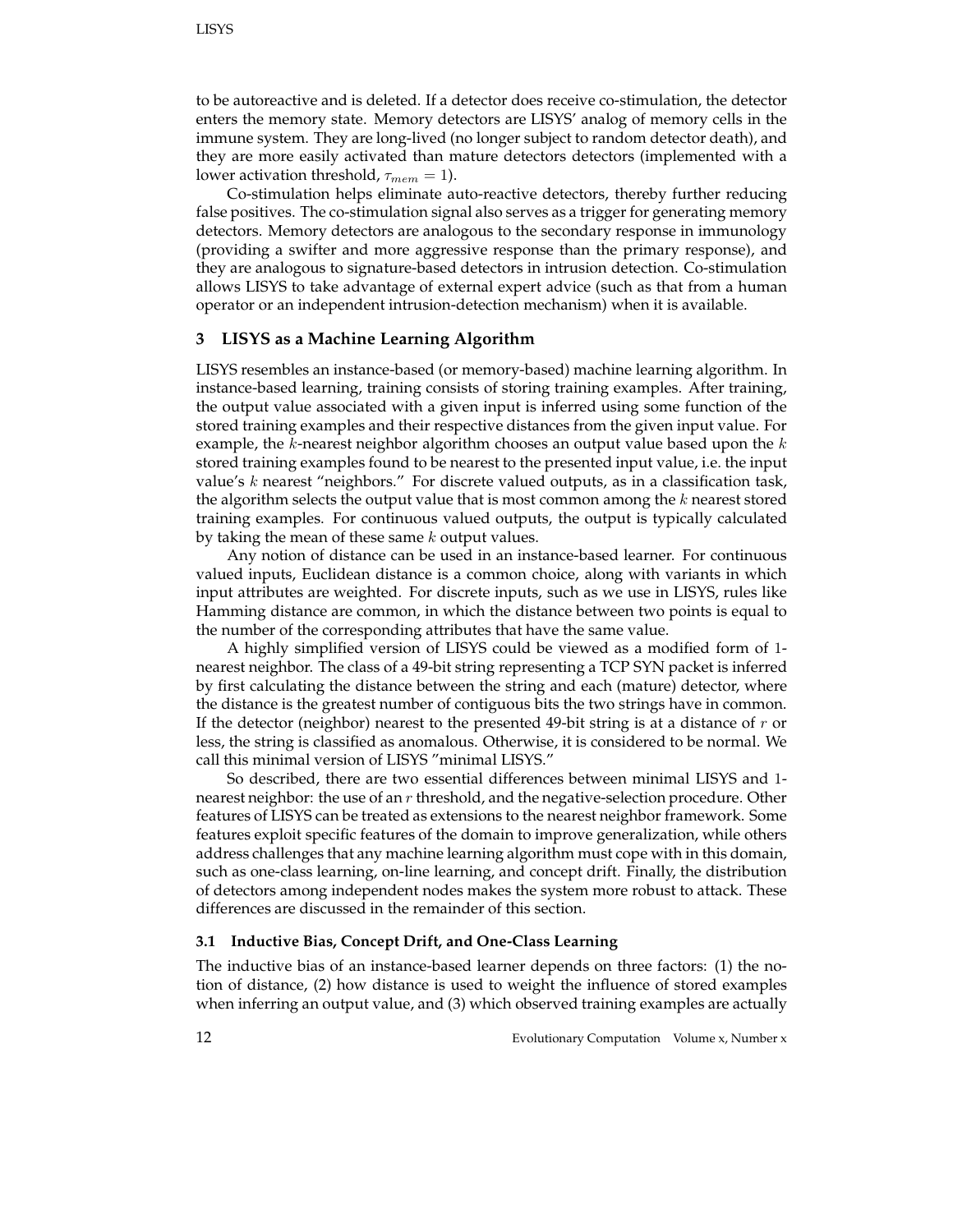retained for later use. All three of these factors are realized in novel ways by LISYS.

Distance has two components: the set of input features presented to the learner and the match rule that compares different instances based on the input features. In the first case, the use of data-path triples reflects a bias that the client address, server address, and service port are the relevant features for classifying TCP connections. In the second case, bias is introduced by using a bit-based representation and ordering the input features in a particular way (at least, for LISYS running without secondary representations). Both of these choices could be changed without affecting the underlying LISYS architecture.

The bit-based representation used in LISYS disrupts strict numerical distance, e.g. 7 is closer to 8 than to 15 numerically, but 7 and 15 have a greater number of bits in common (contiguously or otherwise) than do 7 and 8. This property is sometimes referred to as a "Hamming cliff" (Caruana and Schaffer, 1988). LISYS' contiguous-bits matching rule extends the bit-based bias in that features (or bits) that are grouped more closely together on the string are presumed to be more correlated for the purposes of classification. In the example shown in figure 2 (without the use of secondary representations) we can see that LISYS reflects the bias that the bits comprising the local address and those of the compressed port representation are unlikely to be correlated. Changing bit order, as occurs with secondary representations, can have a significant effect on inductive bias (Balthrop et al., 2002a). The  $r$ -contiguous bits match rules have several other unusual properties, which distinguish their generalization abilities from other rules such as Hamming Distance. For example, the class of languages recognized by r-contiguous bits match rules, augmented with permutations, properly contains that recognized by Hamming Distance (Esponda et al., 2004).

The effect of substring hashing (see figure 4) on distance is difficult to quantify. Although the remapping of individual strings can be drastic, there is some correlation between strings before substring-hashing and after. The bit-wise hash, however, obscures this binary similarity. Finally, substring hashing permutes bytes, which is important because of LISYS' r-contiguous bits matching rule.

The second factor affecting inductive bias, how distance is used to weight the influence of stored examples (detectors), is straightforward both in  $k$ -nearest neighbor and in LISYS. The k-nearest neighbors (one-nearest neighbor in the case of LISYS) have an effect on classification, and others do not. In LISYS, activation thresholds and sensitivity levels complicate this characterization, introducing a form of distance-based weighting related to the temporal distance between presented strings.

The effect of activation thresholds on inductive bias is subtle. The direct effect is to reduce the overall number of detected anomalies, thus increasing the size of the oneclass generalization. That is, activation thresholds tend to reduce false positives and increase false negatives, reflecting the bias that false positives are more harmful than false negatives. When combined with probabilistic decay of per-detector match counts, activation thresholds introduce a bias toward temporally clustered anomalies, a wellknown characteristic of intrusions. Activation thresholds introduce an additional bias. Because match counts are maintained on a per-detector basis, a temporally clustered set of strings that matches a single detector is more likely to trigger an anomaly signal than a temporally clustered set of strings that are heterogeneous, each string matching a different detector. Sensitivity levels, however, attenuate this third bias by temporarily lowering the effective activation threshold when multiple, distinct detectors (present at a single node) are matched within some interval.

Finally, we turn to the third factor determining the bias of an instance-based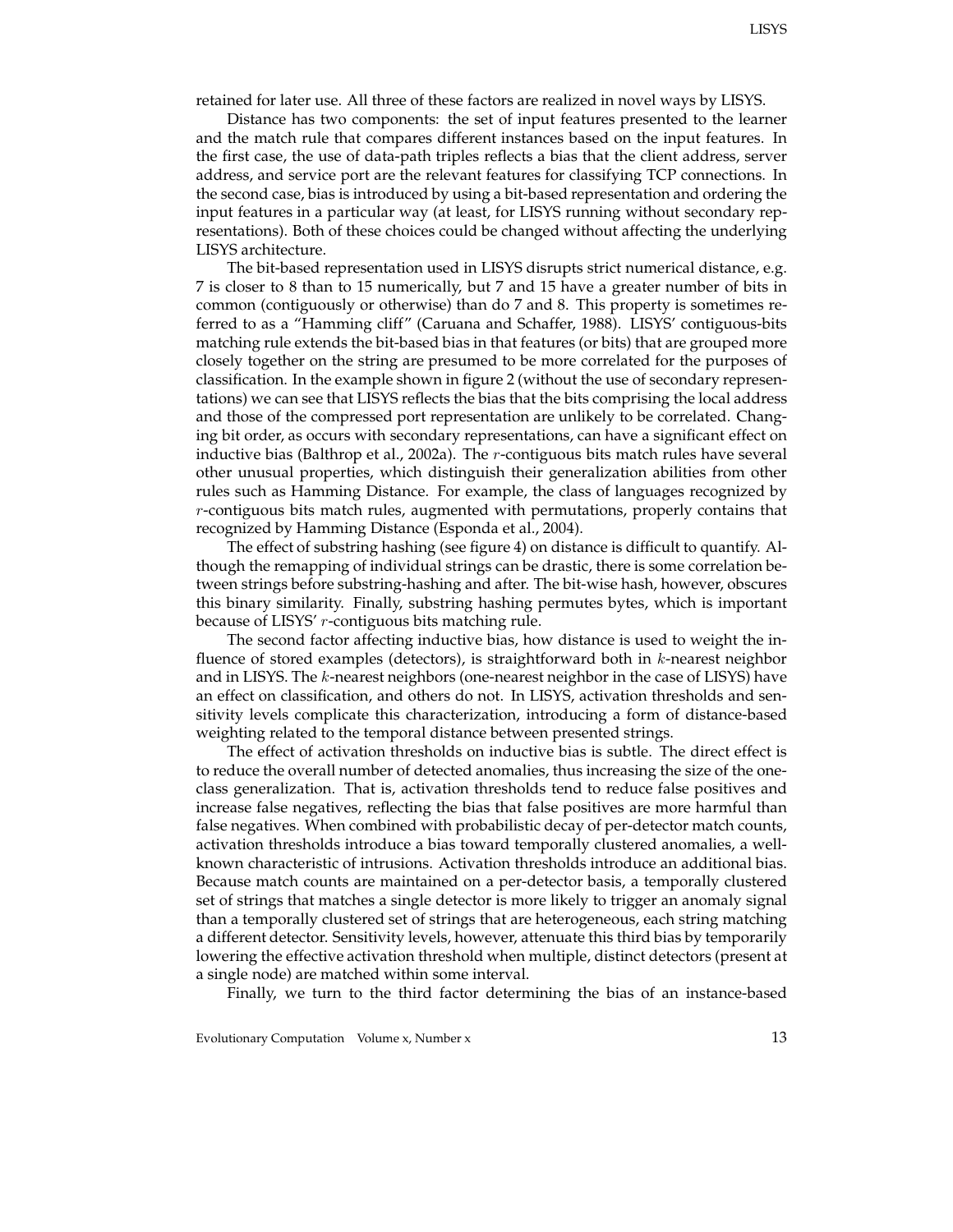learner, how examples are retained. In LISYS, this third form of bias is related to online learning and concept drift. In on-line learning, training is interleaved with testing (classification), for potentially two different reasons. First, in many real applications, a learner must act or respond while relevant training data continue to arrive. The second reason is to cope with concept drift. Learners are often operating in nonstationary environments, in which the concept being learned can change over time. In this case, continuing to train while new data arrive is essential for the learner to track the changing boundaries between classes. Intrusion-detection systems operate in environments where both constraints apply, but the concept-drift problem is generally the more pressing.

Approaches to concept drift include fixed- and adaptive-length window schemes, as well as weighting (see section 2.2). LISYS uses an adaptive window scheme, where the longer it has been since a normal pattern has been observed (i.e. the more rare the data string), the more likely it is that a mature detector in the population will match it. Thus, the more recently an example has been seen, the greaterits effect on classification, and the heavier its weight. How quickly these implicit weights decay is related to the probability of random detector death (average lifespan of a detector), and possibly the tolerization period. Factors such as the value of  $r$  and the variation in observed traffic can affect the balance between immature and mature detectors, but we do not yet have a formal characterization of how these various factors are related.

The need for inductive bias is amplified in the case of one-class learning. As discussed in Section 2.2, learning with examples of a single class is problematic because increasingly general characterizations of the class are always possible. In the extreme, the class that includes all observable inputs is consistent with any training set. In LISYS, as in other instance-based approaches to one-class learning, e.g. (Lane, 2000), a solution is to establish a tunable threshold which restricts generality. The  $r$  threshold in LISYS plays this role. It determines how distant a match is required in order to be labeled a member of the normal class. In practice, nearly all the other parameters of LISYS interact with  $r$  to determine the effective threshold, but controlling  $r$  is the most direct way to affect the extent to which LISYS generalizes.

#### 3.2 Resistance to Attack

One of the fundamental differences between minimal LISYS and 1-nearest neighbor is the negative-selection algorithm, used to produce negative detectors from a stream of positive (i.e. normal or self) examples. This modification to 1-nearest neighbor is not absolutely necessary to implement a simple form of LISYS. It is possible to store positive examples, as in the standard k-nearest neighbor, and then use the positive examples, together with an  $r$  threshold, to label strings that match the stored detectors as normal, and others as anomalous. This very simple positive detection was studied theoretically in Esponda et al. (Esponda et al., 2004); in Section 5 we report experimental results on its performance.

Negative detectors make LISYS resistant to attack because detectors can be distributed among many nodes (computers), eliminating single points of failure. If every node in the network has incomplete coverage (because it only has a small number of detectors), then negative detectors are more easily distributed than positive detectors because no communication is required to identify an anomaly, a property we call distributed detection. In the case of positive detectors distributed throughout a network, with the detector set on each node providing only partial coverage of self, an anomaly is detected when all the detectors on all the nodes fail to match the same event. This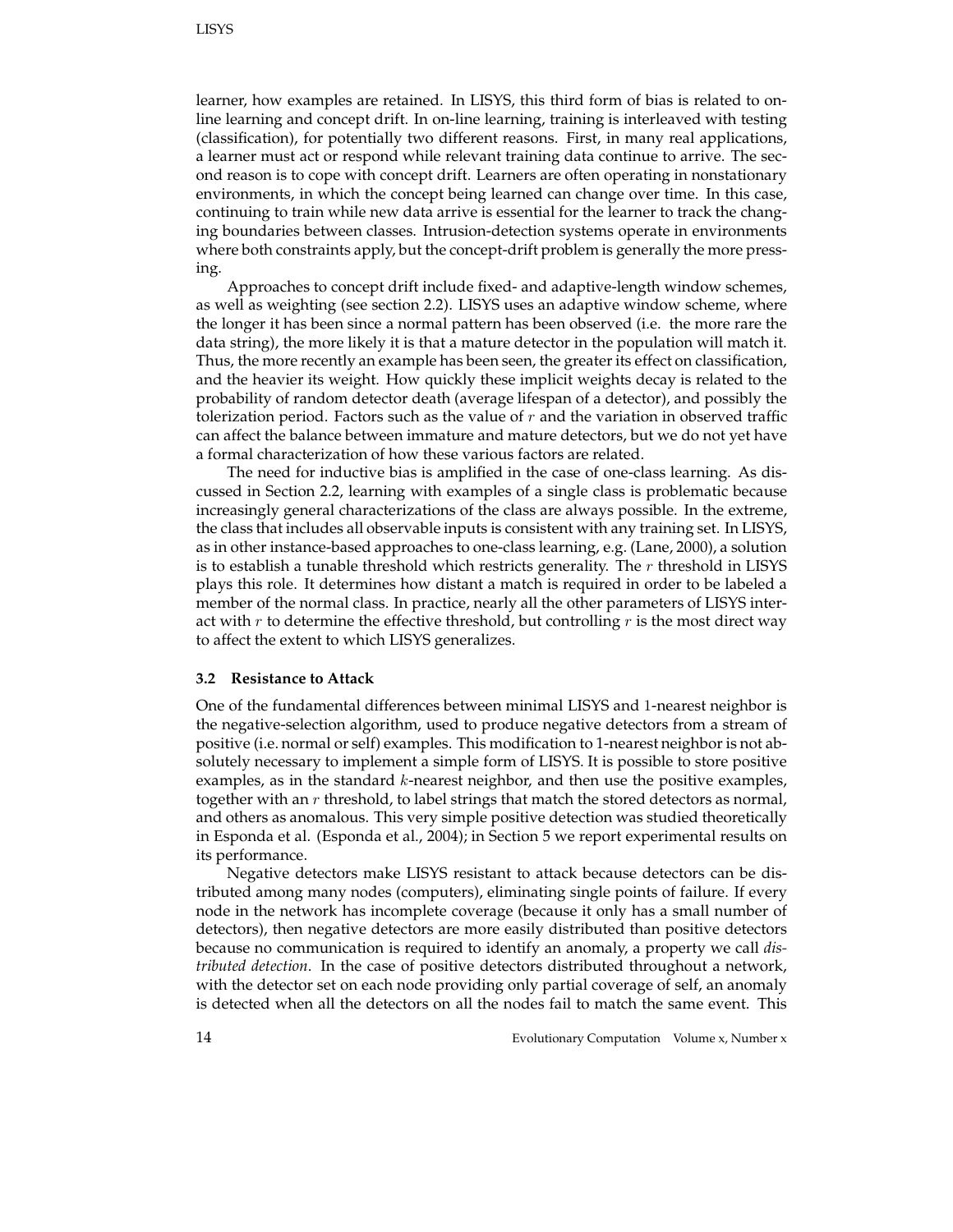requires that the nodes communicate with one another to determine if an anomaly has been observed. This extra communication represents an efficiency penalty. Further, if a node is disabled, the mostly likely result will be an increase in the number of false positives.

We consider an increase in false negatives to be a more desirable failure mode than an increase in false positives for several reasons. First, any intrusion-detection system with too many false positives quickly becomes unusable. Although false negatives are also undesirable, a system that can detect some attacks remains useful even if it is degraded. If the system is run in conjunction with other independent intrusiondetection systems, an increase in false negatives on one system will not interact with the performance of the other systems. Finally, in the intrusion-detection problem normal traffic is much much more prevalent than attack traffic. Thus, any increase in the falsepositive rate will have a large impact.

# 4 The Data Set

LISYS was originally tested on data collected from a subnet in the Computer Science department at the University of New Mexico (UNM) (Hofmeyr, 1999; Hofmeyr and Forrest, 2000). 50 computers were active on this subnet and data were collected for a period of 50 days. More recent experiments with LISYS were also conducted using a second data set (Balthrop et al., 2002b). Data were collected for a period of two weeks from an internal broadcast network of six computers in our own research lab. Connectivity to the internet passed through a firewall using network address translation.

The experiments reported in this paper use a third data set. As with the second data set, our goal was to collect data in a context that was as controlled as possible, but still realistic. We again used an internal network in our research lab, but this time data were collected for a significantly longer period (62 consecutive days), on a larger network (12 static hosts plus five distinct dynamic IP addresses), and with a greater number of more active users (about ten).

The internal restricted network from which the data were collected is much more controlled than the external university or departmental networks. In this environment we can understand all of the connections that occur, and we can be relatively certain that there were no attacks during the normal training periods<sup>3</sup>. Moreover, this environment is realistic. Many corporations have intranets in which activity is somewhat restricted and external connections must pass through a firewall. This environment could also model the increasingly common home network (albeit with a large number of hosts) that connects to the Internet through a cable or DSL modem and has a single external IP address. Attacks are a reality in environments such as these, and the attack scenarios we tested correspond to plausible occurrences in this class of environment.

#### 4.1 Normal Data

The data set contains a total of 415,274 TCP SYN packets (including SYN/ACK packets) and roughly 55% of this is web traffic. There were approximately 6,700 packets per day during the normal period.

In (Hofmeyr, 1999), network connections to web and ftp servers were removed from the data, as well as all traffic involving hosts with local, dynamically assigned IP addresses. Although such traffic is highly irregular (because web and ftp servers are intended to accept connections from widely varying locations), we were interested

<sup>&</sup>lt;sup>3</sup>Rolling coverage and negative detection help LISYS withstand attacks during training. However, training on attack-free data makes the experimental results easier to interpret.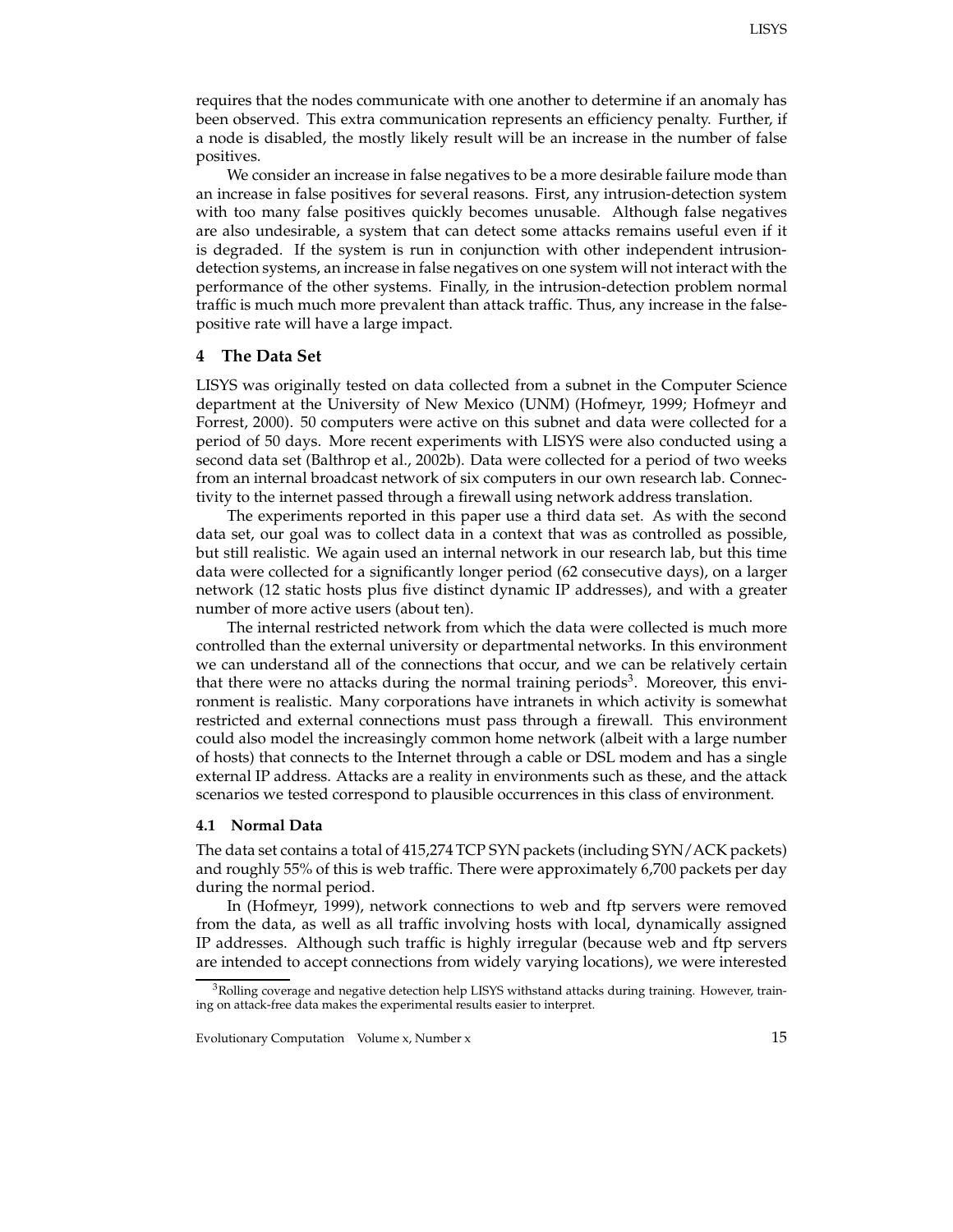

Figure 5: The five attacks were inserted into the normal data beginning after the 40th day and with 24 hours of real traffic separating each successive attack.

in assessing how well LISYS could function in the presence of such traffic. Instead of completely removing web connections, the current data set simulates the behavior of a proxy server. All outgoing connections to port 80 (http) or port 443 (https) are remapped to port 3128 on the proxy machine. This is very close to what the traffic would have been like if we were using the web proxy cache SQUID (Squid, ). Traffic involving ftp and internal addresses assigned via DHCP was left undisturbed.

# 4.2 Attack Data

We followed Hofmeyr's method (Hofmeyr and Forrest, 2000) for incorporating attacks into the data set. By examining his 50 days worth of collected data, Hofmeyr identified several attacks that had taken place during the collection period. He then isolated and removed the continuous sequence of packets corresponding to each attack. Each sequence began and ended with the first and last packets associated with the attack, and contained all packets that appeared in between, including both normal and attack packets. These attacks were then reinserted into the normal data stream at well-controlled locations, as shown in figure 5.

We drew our attacks from the collection of eight individual attack events described in Ref. (Balthrop et al., 2002b). We chose these attacks because they were common attacks at the time and supported by Nessus, a free security scanner (http://nessus.org) which we used to perform the attacks. All of the attacks, with the exception of one denial-of-service attack, were performed using a laptop connected to the internal network. The laptop was able to acquire a dynamic IP address because it had a physical connection to the internal network. The eight attacks included a denial of service (from an internal computer to an external computer), a firewall attack, an ftp attack against an internal machine, an ssh probe against several internal machines, an attack probing for specific services, a TCP SYN scan, an nmap tcp connect() scan against several internal computers, and a full nmap port scan. Of these eight attacks, we chose to include five, discarding the TCP SYN scan and nmap attacks, which were each comprised of an extremely large volume of packets (about 75,000 total between the three) and could be easily detected by a packet-flood sensor.

Like Hofmeyr, each isolated attack sequence began with the first packet associated with the attack, ended with the last packet of the attack, and included all packets in between (many of which were legitimately normal). Also following Hofmeyr, we took care to label each individual packet that appeared within the attack sequence as either self or non-self. The packets in each attack sequence were further re-mapped to reflect the current network configuration. Finally, we inserted each of the attacks into our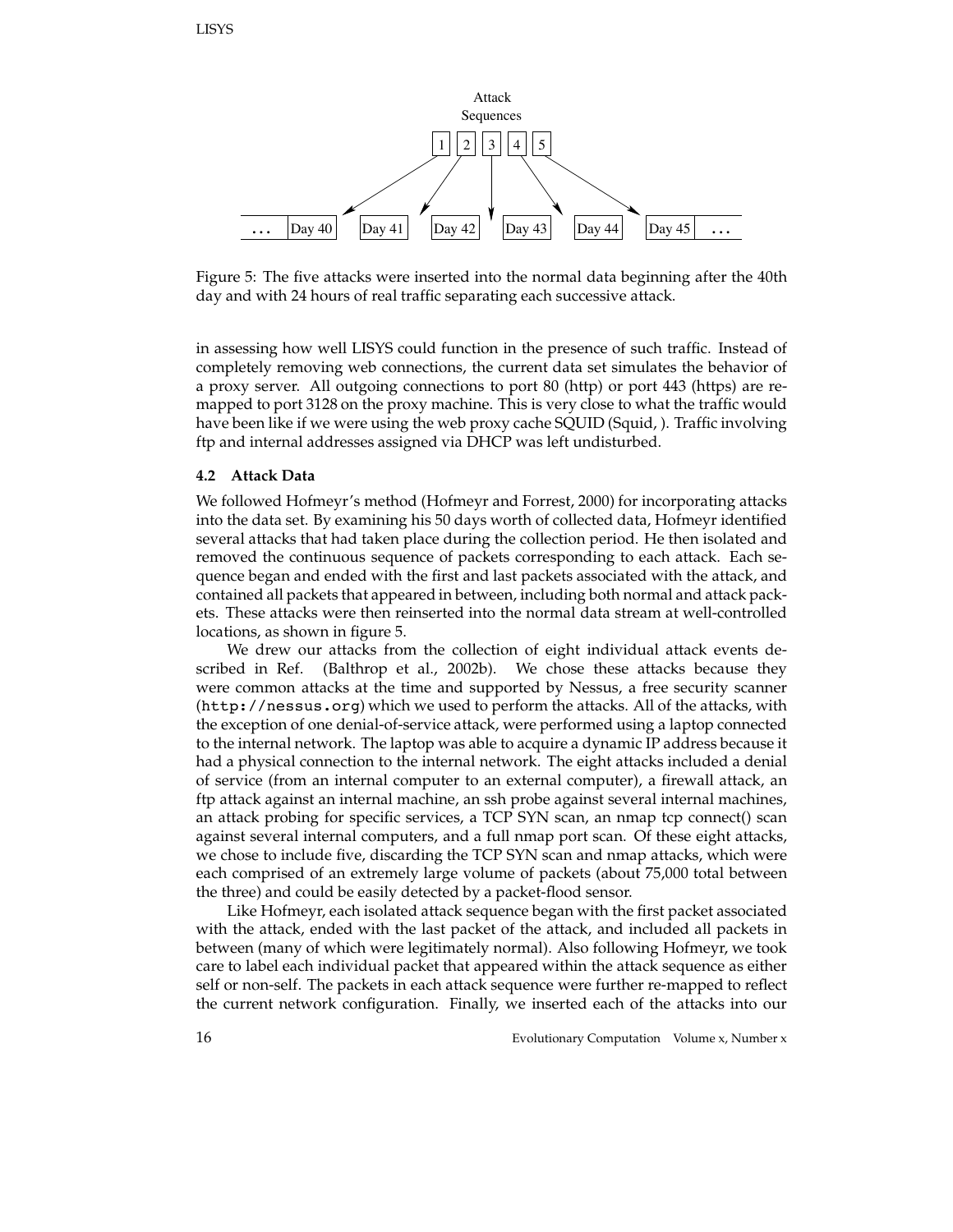data, with the first sequence beginning after the 40th day and each of the remaining sequences inserted after each successive day.

## 5 Experiments

In this section we describe a series of experiments conducted on the data set described above. Although we collected the data set on-line in a production network, the experiments themselves were conducted in an off-line set of simulations performed on a single computer. This made it possible to compare performance across many algorithmic variants as well as different parameter values. The programs used to generate the results in this paper are available from http://www.cs.unm.edu/∼immsec. The programs are part of the LISYS package and are found in the LisysSim directory.

After describing the parameter settings used in the experiments, we begin our experiments with a null model of learning and compare the performance of the null model to that of full LISYS. We then describe a series of experiments which incrementally modify these two extremes and test the performance of several intermediate variants.

### 5.1 Anomaly identification without generalization: "Packet Hash"

As we have seen, LISYS is a complex algorithm with many components. Before applying LISYS to the new data set, one might ask just how challenging the data set really is. How well might we detect the attacks in this data set with an approach that is a great deal simpler than LISYS?

To address this question, we study the performance of a null algorithm called packet hash (Chao, 2001). Packet hash is a form of the one-nearest neighbor algorithm, modified for one-class learning and with a matching threshold that requires an exact match. Packet hash provides a baseline for comparison from an ML point of view because it performs no generalization whatsoever. During the fixed-length training period, packet hash records every unique packet it observes. After training, packet hash labels any novel packet—that is, any packet it did not observe during training as anomalous. Packet hash thus reflects an extreme inductive bias, namely, that all possible members of the class are observed during training. This choice represents the maximally specific bound on the set of all possible target concepts consistent with the observed data (see section 2.2).

To run packet hash, it is necessary to specify the length of the training period. For these experiments, we trained on the first 30 days of data. During training, packet hash examined every SYN packet (of which there were 225,470) and stored a copy of each unique packet (there were 860 unique packets in this case). After training, every observed packet was compared to the list of stored packets. All packets not exactly matching one of the previously stored packets were flagged as anomalies. In contrast to LISYS' negative detection scheme, packet hash uses positive detection, storing a representation of self rather than of non-self. It can be thought of as a 1-nearest neighbor learning algorithm with an exact matching requirement.

As expected, the packet-hash algorithm performed excellently in terms of true positives, identifying 97.7% of all attack packets<sup>4</sup>. The cost, however, is a mean falsepositive rate of 101.7 packets per day. In most settings, a false positive rate of 101.7 per day would be an unacceptably high price to pay for such a good true-positive rate.

<sup>42.3%</sup> of the attack packets (packets observed during the time of an attack) were identical to normal packets observed during training.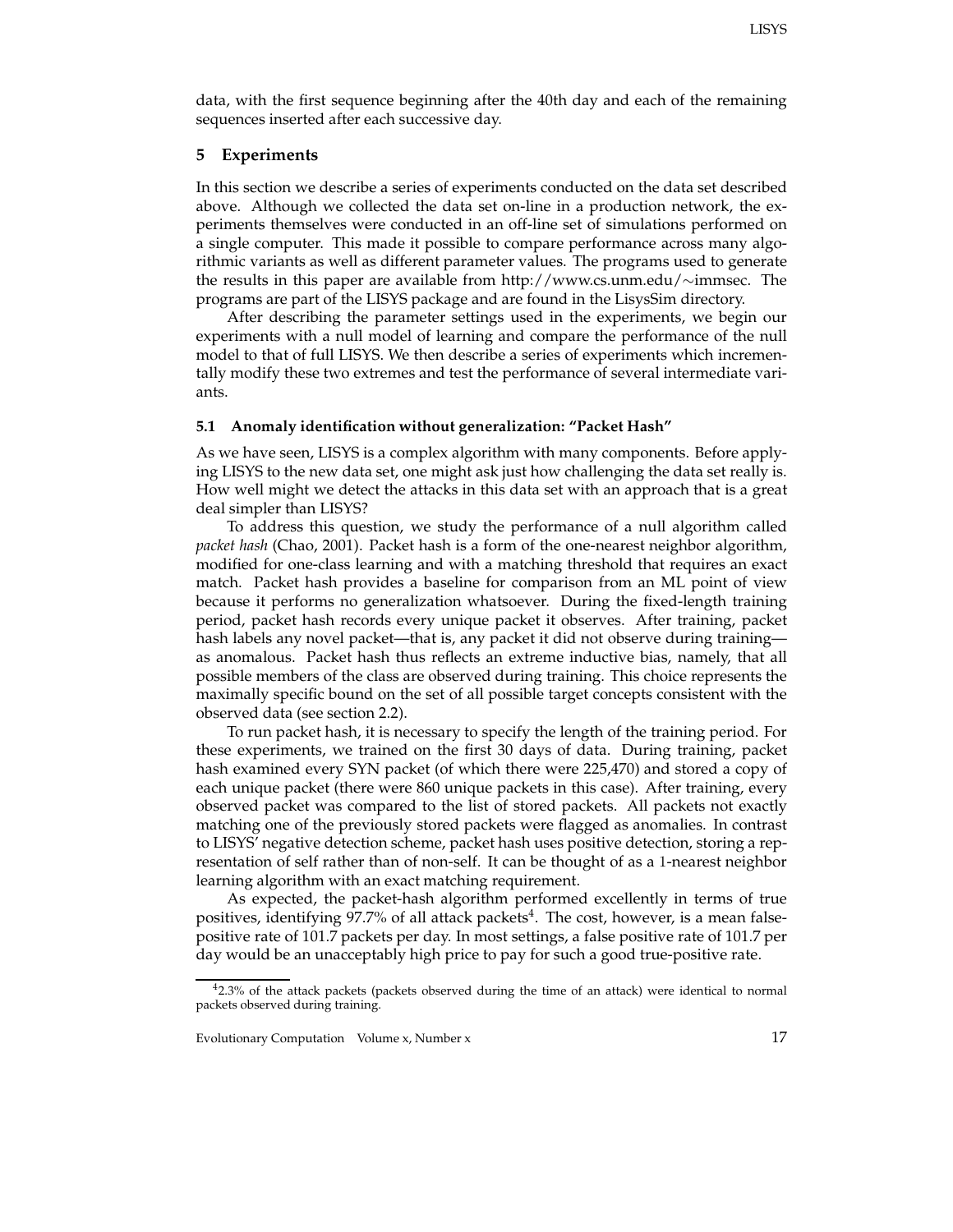|                    |                                 |             | Hofmeyr &              |
|--------------------|---------------------------------|-------------|------------------------|
| Parameter          | Description                     | Value       | <b>Forrest's Value</b> |
|                    | string length                   | 49 bits     | 49 bits                |
|                    | match length                    | 12 bits     | 12 bits                |
|                    | activation threshold            | 100 matches | 10 matches             |
| $1/\gamma_{match}$ | match decay period              | 1 day       | $\overline{1}$ day     |
| $\omega$           | per-match sensitivity increment | 1.5         | 1.5                    |
| $1/\gamma_\omega$  | sensitivity decay period        | $0.1$ days  | $0.1$ days             |
| T                  | tolerization period             | 20 days     | 4 days                 |
| $T_s$              | co-stimulation delay            | 1 day       | 1 day                  |
| $1/p_{death}$      | life expectancy                 | 14 days     | 14 days                |
| $n_d$              | number detectors per node       | 100         | 100                    |

Table 1: LISYS parameter values: Column 1 gives the parameter symbol, column 2 gives a brief description of the parameter, column 3 lists the value used for our experiments, and column 4 gives the values used in the experiments reported in (Hofmeyr and Forrest, 2000). Although many parameters are expressed in days, they are in practice specified in terms of the number of packets seen, where a day corresponds to 6,200 packets in the current experiments and 25,000 in the earlier study. Decay times are the expected time for the value to decay by one.

#### 5.2 The performance of LISYS

A simulated run of LISYS consisted of 50 nodes, each node with its own randomly generated substring-hash and 100 detectors. Each simulation ran forthe duration of the entire data set. Differences in performance between runs arose from random variations in certain operations, such as generating substring-hash functions and detectors.

In contrast to packet hash, LISYS does not have distinct training and testing phases. However, until the initial tolerization period has passed, no detectors will have yet become mature and able to label packets. Once some detectors mature, LISYS both trains and identifies anomalies continuously. As with packet hash, we began recording true and false positives after 30 days of simulated data.

LISYS relies on several parameters to control its behavior, and we do not yet have extensive knowledge about how to use these parameters. One reason for experimenting with yet another data set was to study how much parameter tuning is necessary to achieve acceptable results on new data sets. Beginning with Hofmeyr's (Hofmeyr and Forrest, 2000) original values, we found a set of parameters that worked well on the new data set with minimal experimentation (see Table 1 and Section 6.1). The parameter tuning consisted of only three runs of LISYS, in which tried small variations from Hofmeyr's original parameters scaled to our new data set (e.g. based upon a different average number of SYN packets per day). In addition, we conducted the parameter tests using only the first 42 days of data and not the full 68 days. Of the ten parameters listed, we changed only two values—activation level and tolerization period—to achieve reasonable performance. Of the remaining eight parameters, four values were unchanged and the other four, specified in days, were simply rescaled to account for the lower median number of packets per day in our data set (6,200) compared to that of Hofmeyr. The two values that were adjusted were directly related to controlling false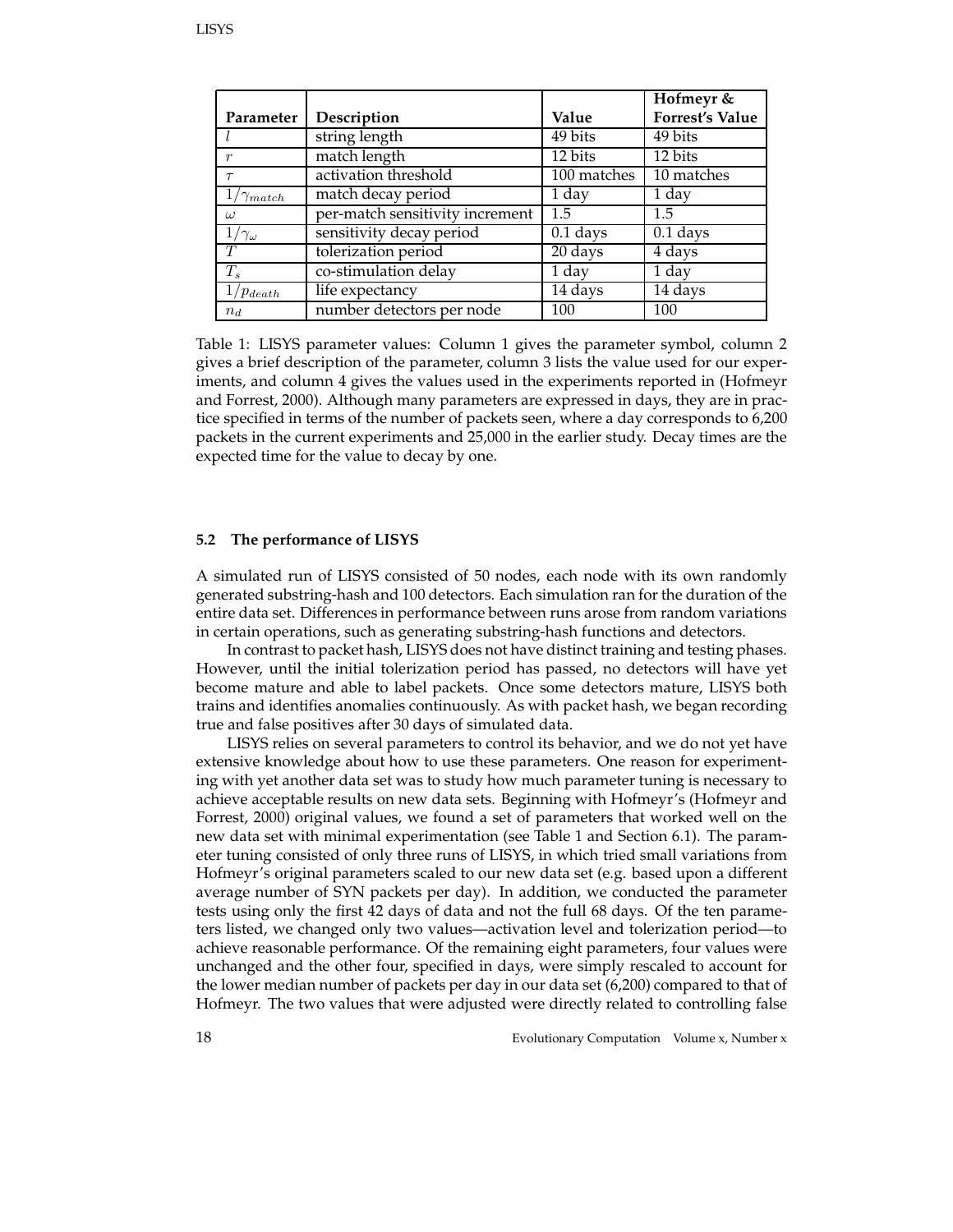Table 2: LISYS performance on the five attacks in the data set: Performance is reported as the fraction of runs in which one or more packets from each attack were flagged

positives. 5

The resulting performance was quite good. LISYS detected the majority of attack packets while generating only a handful of false positives per day. Out of 120 runs, LISYS flagged on average 61.4% of all attack packets as anomalous while incurring  $4.1 \pm 0.7$  (95% confidence interval) false positives per day averaged over the final 32 days of data, as shown in figure 6 and more fully explained in the next section. Packet hash's false-positive rate over this same period was 24 times that of LISYS.

A more important aspect of performance is the ability to detect some anomalous packets in each attack sequence. LISYS performed well in this respect as well, detecting at least one packet from the large majority of runs in four of the five attacks (see table 2). The one attack on which LISYS failed to flag almost any packets was the shortest, consisting of a total of only 12 packets.

The comparison between packet hash and LISYS suggests that generalization is a crucial mechanism for controlling false positives. Most of the architectural features of LISYS contribute to its generalization performance, including: activation thresholds and sensitivity levels, co-stimulation, approximate matching with r-contiguous bits, multiple secondary representations, rolling coverage, memory detectors, and negative selection/detection. In the remainder of section 5, we present a series of experiments designed to assess the contribution of these mechanisms. We begin by extending the original packet hash algorithm, progressively incorporating three of the simplest and most intuitively straightforward mechanisms: activation thresholds, co-stimulation, and approximate matching.

# 5.3 Adding activation thresholds to packet hash

We added an activation threshold to the packet-hash algorithm in the following way: A single global count is maintained during the testing phase which is incremented every time an anomalous packet is identified. As with match counts in LISYS, there is a decay parameter that controls how quickly the global match count decays. When the global count exceeds the specified threshold, an anomaly is signaled. The global activation count does not account for per-detector similarity between suspicious packets, and thus it is not exactly equivalent to the activation threshold used in LISYS. The packet-hash activation threshold is global because of positive detection. Because the algorithm only

 $5$ The co-stimulation delay also controls false positives, but it is properly a parameter of the experimental simulation rather than the LISYS system itself. Lowering this value would likely further reduce false positives, but it would also change our assumptions about how frequently the system can expect human intervention.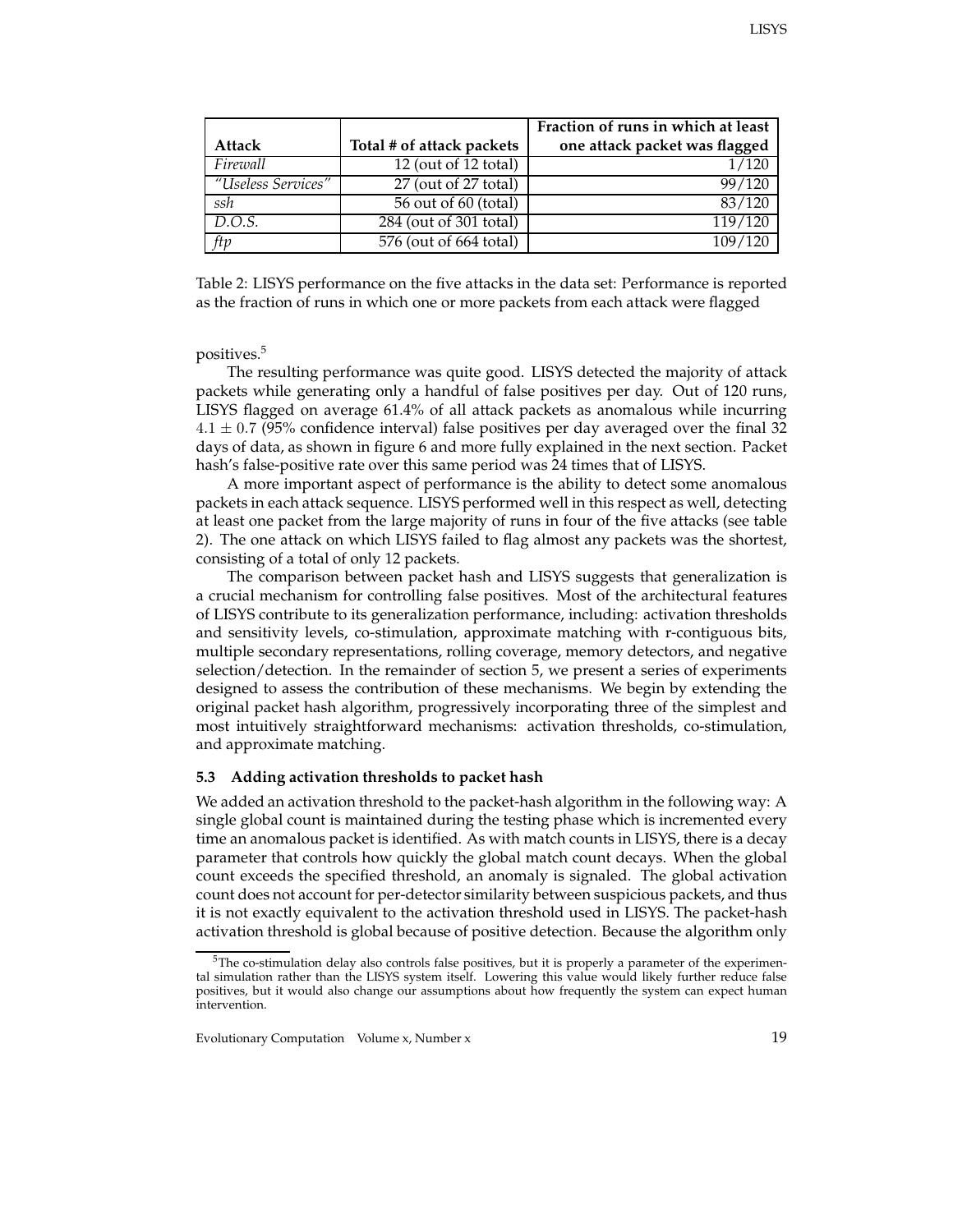

Figure 6: Pure Packet Hash and Activation Thresholds: Performance of LISYS (shown with a 95% confidence interval) compared with that of packet hash. The performance of packet hash is shown for activation threshold values of 1 (equivalent to pure packet hash), 2, and 4, each with match-count decay probabilities varying from 0.5 (farthest left) through 0.2, 0.1, 0.01, and ending with 0.0 (farthest right).

flags an anomaly when a test packet fails to match any cached packets, there is no detector to associate with the mismatch, as there is with a match in LISYS.

Figure 6 shows the performance of packet hash with activation thresholds for varying threshold values and match-count decay probabilities. Results are included for several threshold values and match count decay parameters. LISYS' performance using the parameter values from table 1 is also shown. All points reflect the mean performance over ten independent runs<sup>6</sup>. Error bars are given for LISYS which show the 95% confidence level for values measured on each axis. Because packet hash is more deterministic than LISYS, the associated confidence bounds are so small that they are difficult to display and were omitted.

In the case where the activation level is set to one (pure packet hash), only a single point was plotted, because the decay parameter has no effect. For activation levels two and four, however, as the match count decay probability is increased the match count decays more quickly, making it less and less likely that the activation threshold will be reached. The net result is that as the decay probability increases, fewer overall anomalies, either true or false positives, are signaled. This effect can be seen in the graph, as the plotted points are closer to the origin (0 false positives, 0 true positives) for higher decay values. A qualitatively similar result is observed as the activation threshold is increased, as can be seen by comparing the points for activation threshold 4 with those of activation thresholds of 2 and 1.

When the decay rate is set to zero, activation thresholds simply divide the overall

<sup>6</sup>Unless otherwise noted, all reported results for packet hash in this paper were averaged over ten runs.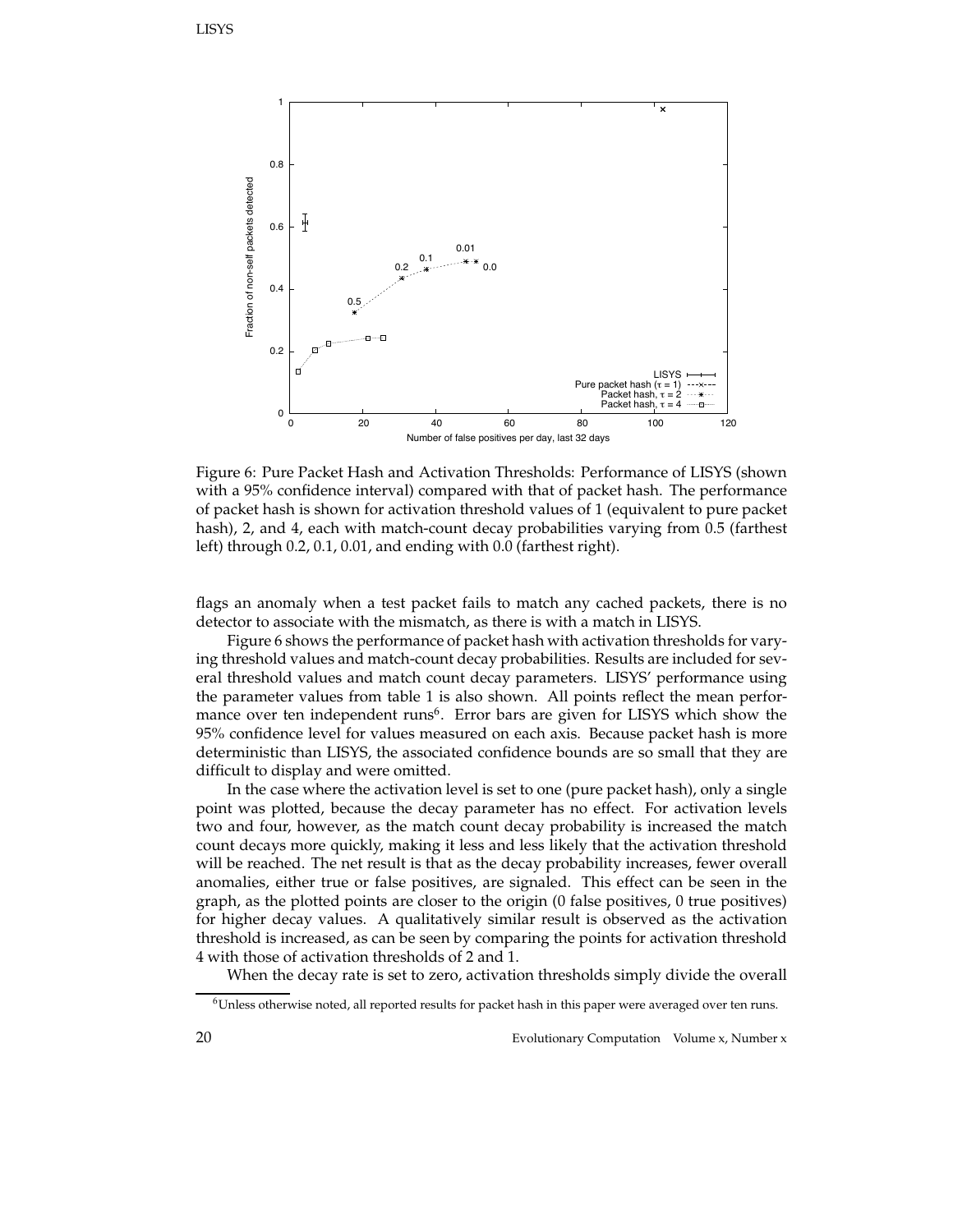

Figure 7: Co-stimulation: Performance of LISYS (shown with a 95% confidence interval) compared with that of Packet Hash with activation thresholds, both with and without co-stimulation.

number of anomalies signaled by some constant factor, and the system's discrimination ability remains unchanged. However, as the decay rate is increased, so is the bias that true attacks are correlated with temporally clumped anomalies. The extent to which this bias accurately reflects our data is revealed by observing the results of increasing the decay rate; as the rate increases from zero, the points representing performance move further to the left than they do down, indicating a greater reduction in false positives than in true positives. However, as the bias toward temporal clustering increases, the true-positive rate is reduced at a significant rate as well, indicating that there is a limit to the tight clustering of attack packets.

These experiments show that activation thresholds coupled with a well-chosen match decay rate significantly improve packet hash's discrimination ability. However, by the time the false-positive rate is reduced to a level commensurate with that of LISYS' (say, below ten per day), the true-positive rate is far lower than that of LISYS.

### 5.4 Adding co-stimulation

Next, we incorporated co-stimulation into packet hash. Co-stimulation uses an additional source of information (feedback from a human operator), making it an excellent candidate to improve performance. Furthermore, because feedback from the human operator is ongoing, incorporating co-stimulation into packet hash allows training to extend beyond the initial training period.

Similar to the case with activation thresholds, co-stimulation necessarily takes a different form in packet hash due to the differences between negative and positive detection. Activated detectors that correspond to false positives fail to receive costimulation, and they are eliminated from the detector pool within 6,200 packets of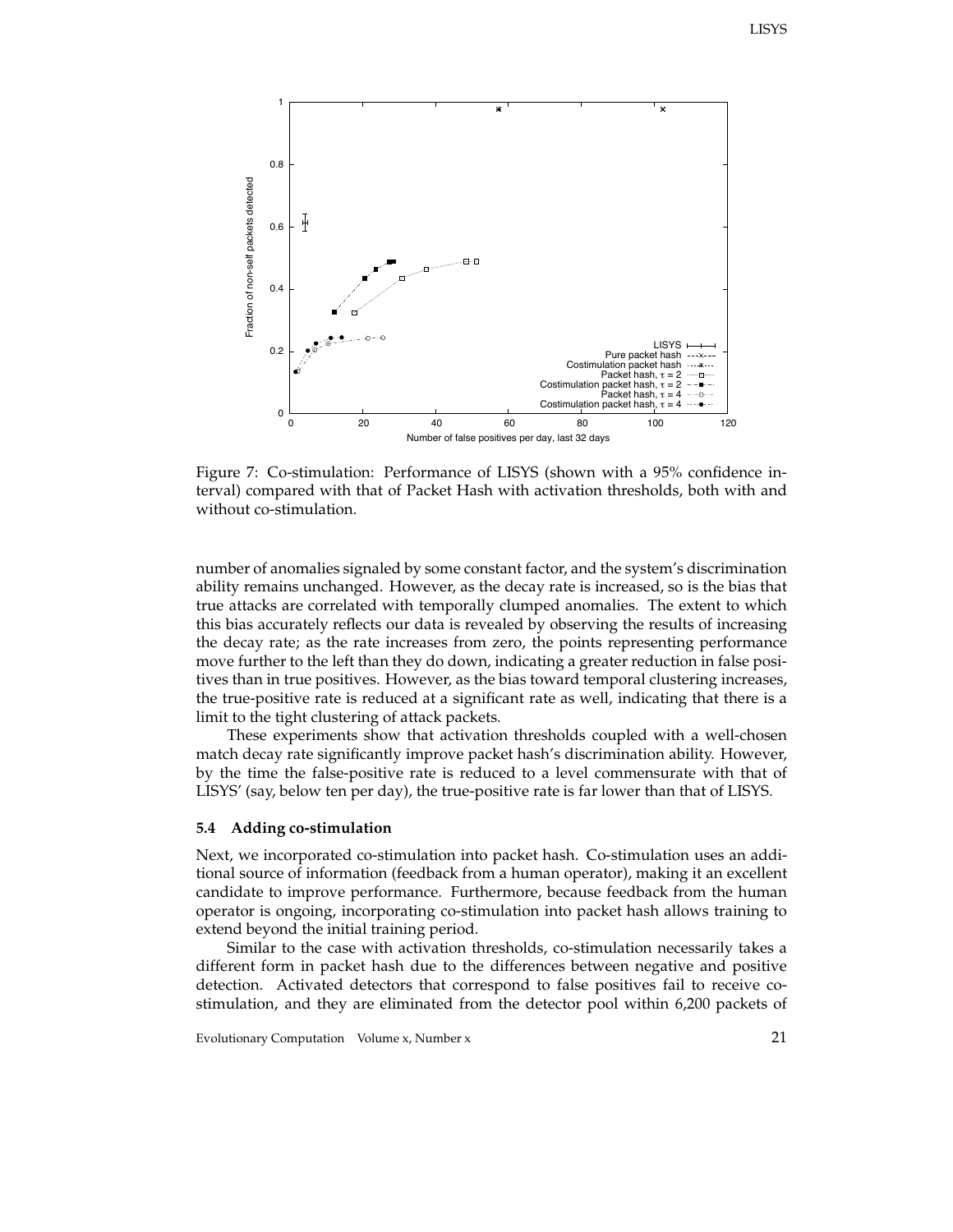

Figure 8: Approximate Matching: Performance of LISYS compared to that of packet hash with activation thresholds and co-stimulation, both with and without approximate matching using Hamming distance.

their "first offense", i.e. approximately one day later in simulation time. Because packet hash uses positive detection, the equivalent mechanism involves adding detectors (i.e. cached packets) after a false positive. Whenever a packet is flagged as anomalous, and is determined to be a false positive, that same packet is added to the list of cached packets 6,200 packets later.

The results of this extension are shown in figure 7. For comparison, we also show results for LISYS and for packet hash without co-stimulation (repeating some results from figure 6). As the figure shows, co-stimulation clearly improves performance; the false-positive rate is reduced without degrading performance on true positives. However, LISYS maintains superior performance on true positives and comparable performance on false positives.

### 5.5 Approximate Matching

We now consider the inductive bias arising from LISYS' approximate matching between detectors and packets. LISYS assumes that similar packets are likely to be similarly anomalous or normal. This is reflected in the match count, which is maintained on a per-detector basis. However, the exact nature of the bias is determined by  $r$ contiguous bits matching. Because non-self is vastly larger than self for any interesting application, including the TCP SYN-packet domain, some kind of approximate matching is required to support negative detection. This is because it would be infeasible to store an exact detector for every single possible non-self packet.

Adding approximate matching to the packet-hash algorithm is straightforward. We tested two different matching rules for packet hash: Hamming distance and  $r$ contiguous bits. Both rules allow packet hash to generalize because some packets other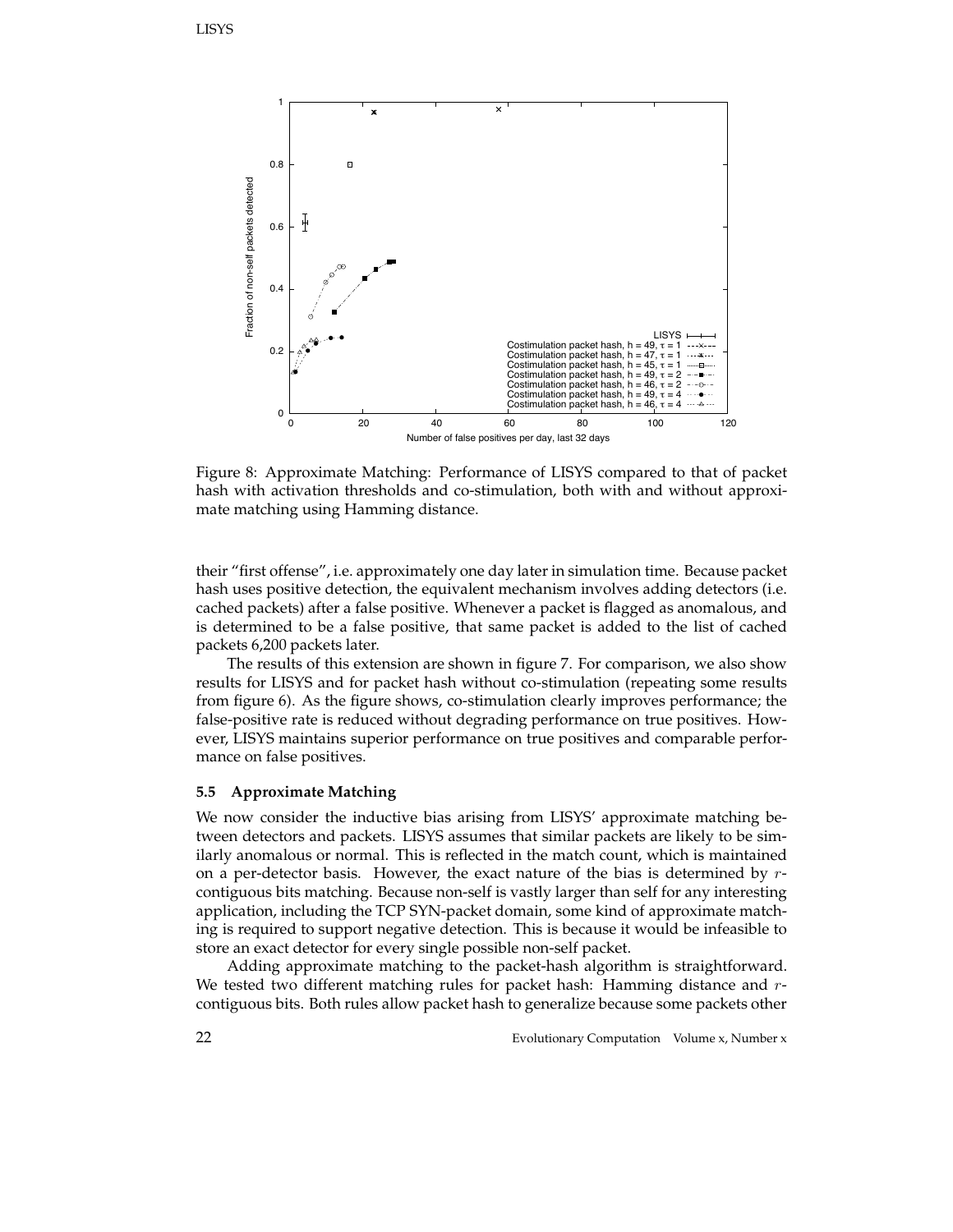

Figure 9: Hamming distance vs. r-contiguous bits matching: Performance of LISYS compared to that of packet hash with approximate matching, activation thresholds, and co-stimulation, both with Hamming distance and with r-contiguous bits matching.

than those observed during training (i.e. those which are similar to those observed) are considered self. In the testing phase, a packet is flagged as anomalous under the Hamming distance rule if it fails to match any of the cached self packets in at least the number of bits specified by the Hamming threshold,  $h$ . The behavior for r-contiguous bits is exactly as described for LISYS.

Figure 8 shows the result of adding approximate matching to packet hash. For comparison, we again include the results for LISYS. Figure 8 shows results for several Hamming thresholds as well as for exact matching, equivalent to a Hamming threshold of 49. The Hamming threshold results were calculated with an activation threshold of 1 (no activation thresholds). A false-positive rate around 20 per day is achieved with a true-positive rate of 80 - 98%. In a context where this false-positive rate were tolerable, the performance of packet hash with fuzzy matching and co-stimulation would be preferable to that of LISYS. However, if lower false-positives are required (say, less than ten per day), then LISYS' performance remains preferable.

Figure 9 compares approximate matching using Hamming distance to that using  $r$ -contiguous bits. The results show that  $r$ -contiguous bits further improves packet hash's generalization ability, but still does not achieve LISYS' rate of less than ten false positives per day.

#### 5.6 Ablation Experiments with LISYS

We have now considered the effect of adding three out of the seven mechanisms listed in section 5.2 to packet hash, namely activation thresholds, co-stimulation, and approximate matching. At this point, to measure the contributions to performance of the remaining mechanisms it was more straightforward to perform ablation experiments,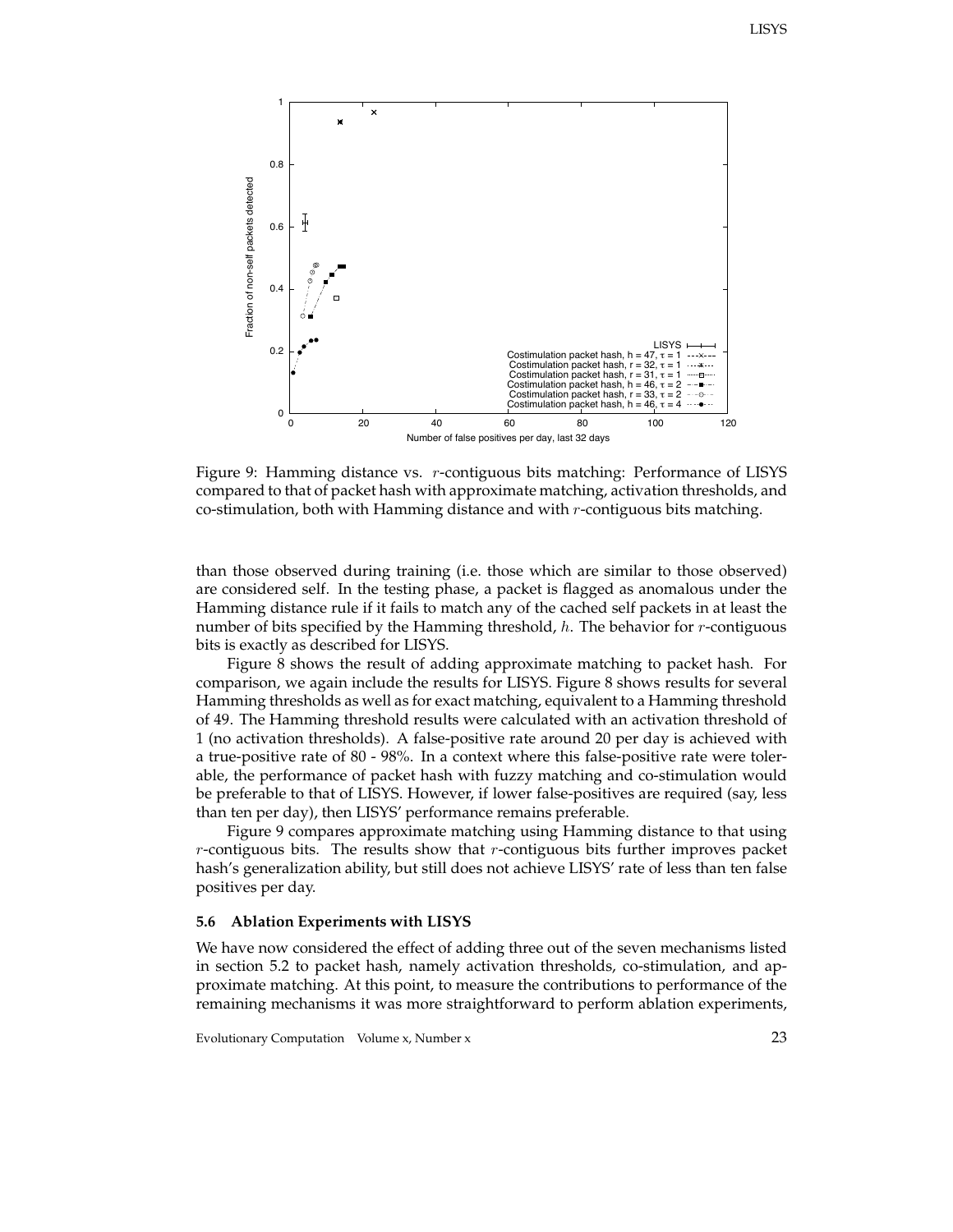

Figure 10: Representation Diversity and Detector Turnover: Performance of LISYS (1) compared with that of (2) LISYS without representational diversity (same representation at every node); (3) LISYS with neither representational diversity nor detector turnover; (4) packet hash with approximate matching, co-stimulation, r-contiguous bits matching  $(r = 32)$ , and activation threshold values of 1 and 2 (4a and 4b, respectively); and (5) LISYS with a 30-day tolerization period. Note that the X-axis ranges from 0 to 20, instead of 0 to 120 as in figures 6-9.

24 Evolutionary Computation Volume x, Number x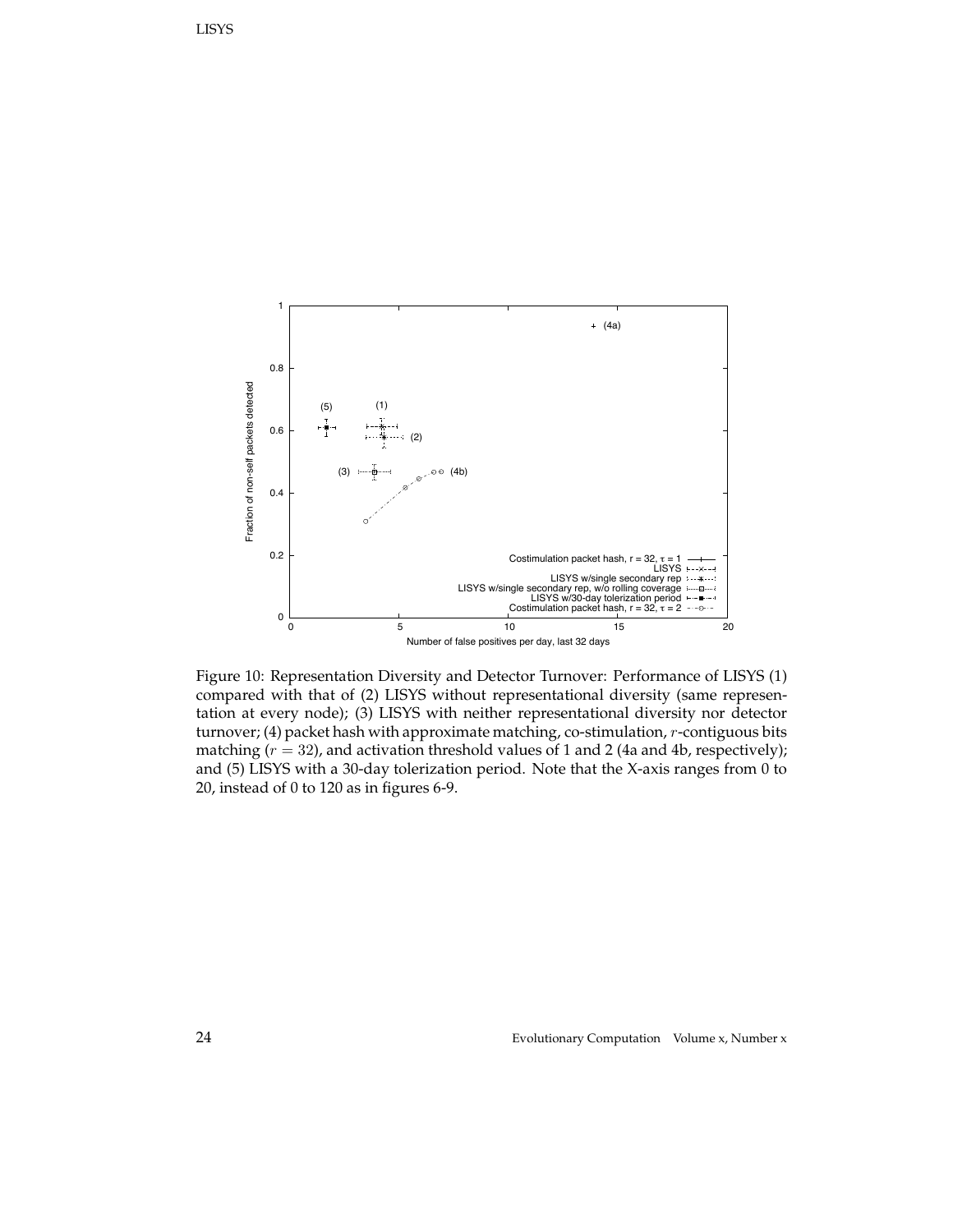removing mechanisms from LISYS, rather than to continue adding similar mechanisms into packet hash<sup>7</sup>.

In the first such experiment, memory detectors were disabled. Upon costimulation, detectors were not promoted to be memory detectors; the only effect of co-stimulation was that the given detector was not killed. Disabling memory detectors had no significant effect upon performance. This finding appears to result from how attacks are distributed in the data. Recall that what distinguishes memory detectors is that they are long-lived and have a low activation threshold, signaling an anomaly as soon as they match. Note also that in these experiments the match count of a normal mature detector is not reset to zero once the detector is activated and flags an anomaly (section 2.4.3). With the match count expected to decay once per day (table 1) and attacks spaced apart by one day (figure 5), detectors activated by earlier attacks are likely to remain activated when they encounter subsequent attacks, regardless of whether they have been promoted to memory detectors. If the attacks were spread further apart in time, the memory detectors would likely provide a significant benefit.

In the second ablation experiment, we eliminated representational diversity from LISYS. In a normal run of LISYS, there are 50 independent nodes, each with its own secondary representation. For comparison, we conducted an additional 120 runs of LISYS in which, for each run, the same randomly generated substring-hash function was used at each of the 50 nodes. That is, a different randomly generated secondary representation was used in each of the 120 runs, but within a given run each of the 50 nodes used the same representation as all of the other nodes. As was the case with eliminating memory detectors, the results (shown in figure 10, labeled  $\prime\prime(2)$ ) do not reveal a significant change in mean performance.

Unlike the other mechanisms considered so far, the effect of multiple representations in LISYS is not so much to decrease the false-positive rate as it is to increase the overall number of matches, i.e. for both true and false positives. Because there are limits to what can be detected using any single representation and match rule, one expected effect of multiple secondary representations is to increase the overall number of matches, i.e. for both true and false positives. However, this assumes that there are real limits to what can be detected using a single representation. Because we do not observe significantly greater coverage with multiple representations, it is possible either that these limits are not reached by the given data set or that reaching them would require a greater number of detectors per node. In any case, there is one observable effect of multiple secondary representations that does not appear in figure 10. Employing a variety of representations within a single run rather than committing to a single one results in a lower variance about the mean between runs: With a single representation per node, the standard deviation in the number of false positives per day is 5.34, while that with multiple representations is 3.87 (interestingly, the variance in true positives remains essentially the same). Additional effects of different secondary representations in LISYS were reported in (Balthrop et al., 2002a).

A final ablation experiment was designed to assess the effect of detector turnover and rolling coverage in LISYS (see figure 10, label "(3)"). As in the previous ablation experiment, 120 runs of LISYS were conducted, each with one randomly chosen substring-hash function replicated over all 50 nodes. However, the detector lifecycle was "frozen" at the end of the first tolerization period. At the beginning of a run, 100 detectors were generated per node. These 100 detectors were subsequently subjected

<sup>7</sup>As with the unablated LISYS results, all results of ablation experiments reported reflect the average of 120 runs, displayed with a 95% confidence interval.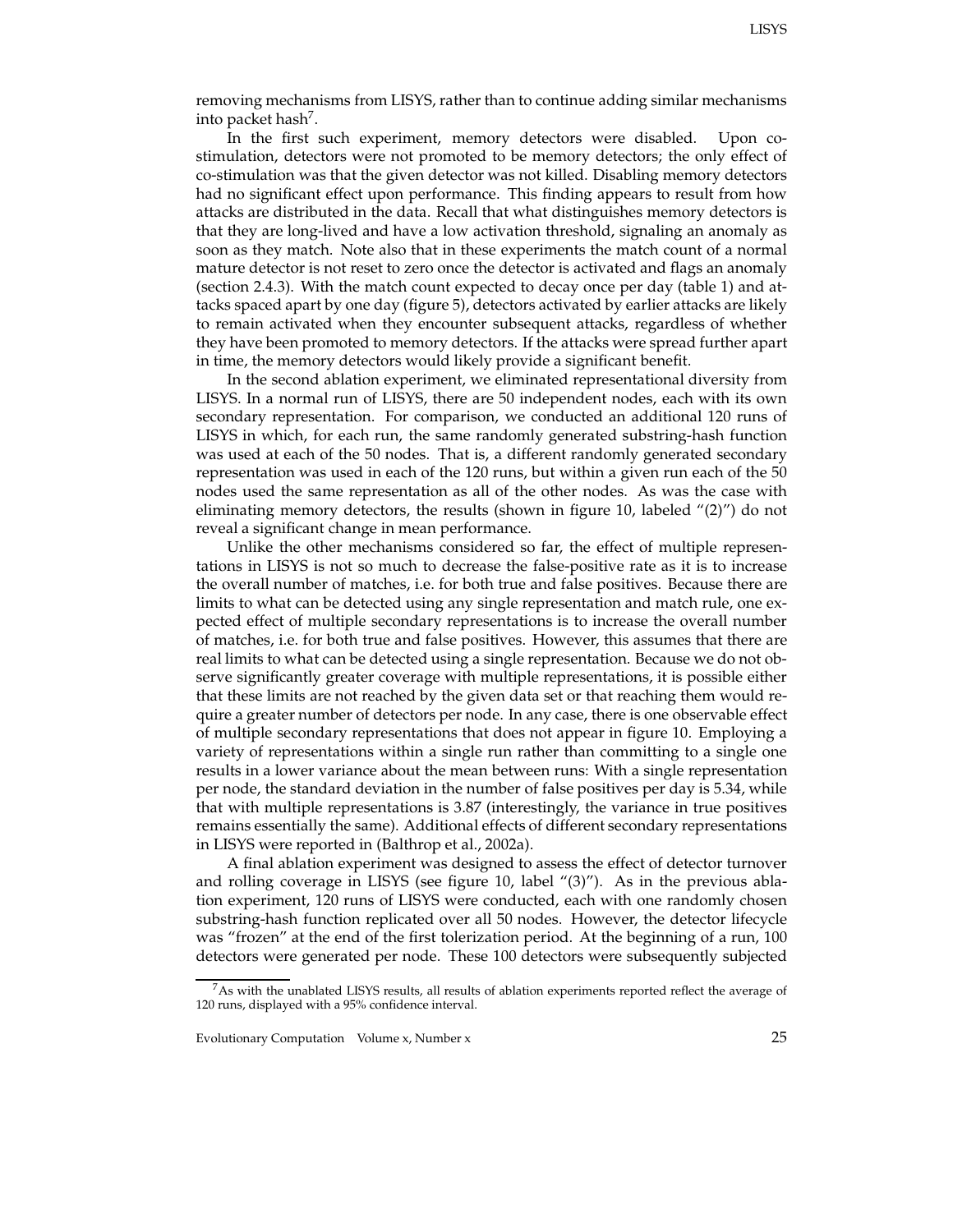to negative selection during the tolerization period. Of the initial 100 detectors per node, those which survived negative selection became mature detectors at the end of the initial tolerization period. At this stage, the detector set was frozen, meaning that no further immature detectors could become mature and no mature detectors were subject to probabilistic death or death by failure to be co-stimulated. This configuration resembles packet hash with activation thresholds and approximate matching, only with negative instead of positive detectors. As LISYS in this configuration has a fixed training period, it was set to 30 days to match that of packet hash, for ease of comparison.

Several observations can be made about this final result. First, the performance of "static LISYS" and the maximally enhanced form of packet hash is quite close. At this point, by incrementally enhancing packet hash and degrading LISYS, we have almost closed the gap between them, both algorithmically and performance-wise. Nonetheless, there is still a statistically significant difference between the performance of the two algorithms (the performance of packet hash lies outside the 95% confidence interval on the mean of LISYS' performance). LISYS appears to maintain a better balance between true and false positives. Although this result might not carry over to other data sets, this final performance gap must be attributed to one significant remaining algorithmic difference: negative vs. positive detection.

This is a surprising result, because the principal advantage attributed to negative detection in LISYS is that it supports distributed detection (section 3.2). Moreover, theoretical work (Esponda et al., 2004) has shown that for a maximal number of positive and negative detectors, with full-length  $r$ -contiguous bits, coverage is nearly equivalent from a generalization standpoint. The difference possibly stems from the fact, discussed in section 3.1, that match counts are maintained on a per-detector basis with negative detection, introducing a slightly different inductive bias from the activation thresholds used with positive detection. The bias favors multiple related packets which match the same detector. Although it is interesting that negative detection provides this detection ability, it remains to be seen whether this bias would be helpful in other data sets. If this bias were found to be undesirable in some circumstance, it could be reduced in LISYS with sensitivity thresholds.

A second surprising result from this last experiment was that eliminating rolling coverage reduced the number of true positives without significantly changing the number of false positives. Normally, because the object of rolling coverage is to account for changing self, we would expect leaving it out to produce higher false-positive rate. In this case, the increase in tolerization period from 20 to 30 days may have affected the result. To test this hypothesis, we ran full LISYS with a 30-day tolerization period. In comparison to *full* LISYS with a 30-day tolerization period (figure 10, label " $(5)$ "), LISYS without rolling coverage (figure 10, label "(3)") does indeed incur a higher falsepositive rate, confirming the hypothesis.

# 6 Discussion

The empirical results presented in this paper are important for two reasons. First, by making the connection to machine learning explicit, we have shown how several of the mechanisms of LISYS could be incorporated into other machine-learning frameworks, in particular, to methods based on  $k$ -nearest neighbors. By quantifying the contribution of each individual mechanism and analyzing the nature of its contribution, it should be easier to make good decisions about how to combine the mechanisms of other ML mechanisms with those of LISYS. Secondly, we have set the stage for further mathemat-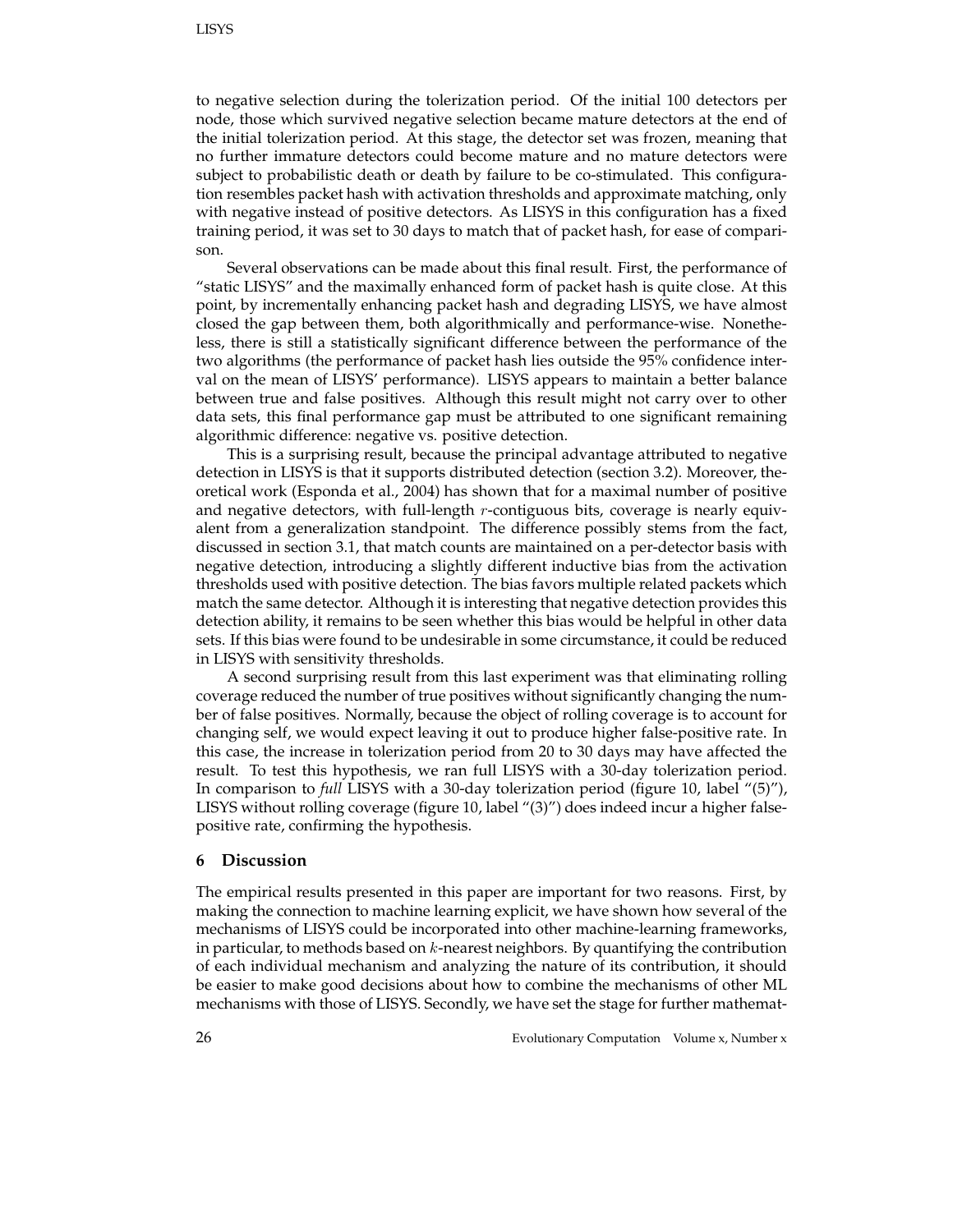

Figure 11: The differential contributions made by each mechanism, in terms of both false and true positives, for a chosen set of representative parameters.

ical investigations of the properties of the various LISYS mechanisms and their careful comparison with similar methods in machine learning. Although the theoretical properties of the r-contiguous bits match rule and negative selection have been studied extensively, the other mechanisms, such as activation thresholds, detector turnover, and co-stimulation, have not.

#### 6.1 Experimental Results

Due to the great variety of mechanisms that comprise the LISYS architecture, together with their interactions, formal analysis of the complete system is a daunting task. Although LISYS has been tested experimentally on other data sets, there has been a need for more complete experimental testing. We tested the contribution of LISYS' components by progressively integrating them into a stripped-down version of LISYS or deleting (ablating) them from the full system. With the exception of multiple secondary representations, each mechanism contributes an observable performance benefit and all are necessary to maximize performance. The relative contributions made by each mechanism are shown in figure 11.

Measuring the performance of the entire system on our data set, which is extensive but still well-controlled and understood, is a further contribution to the empirical evaluation of LISYS. LISYS' performance on the new data set has significantly reinforced our confidence in the system's potential, relevance, and interest. At the most elementary level, having achieved good performance in a third, distinct network context is encouraging. Although this data set was collected at the same institution (UNM) and the same department (CS), it differs from Hofmeyr's original data set in several important ways. It was collected from a well-controlled but production subnet behind a firewall, and it was collected after four years of subsequent technological evolution. Finally, it was collected over a longer period of time, using data from active users and hosts on the network.

Experiments conducted with this data set were also more challenging than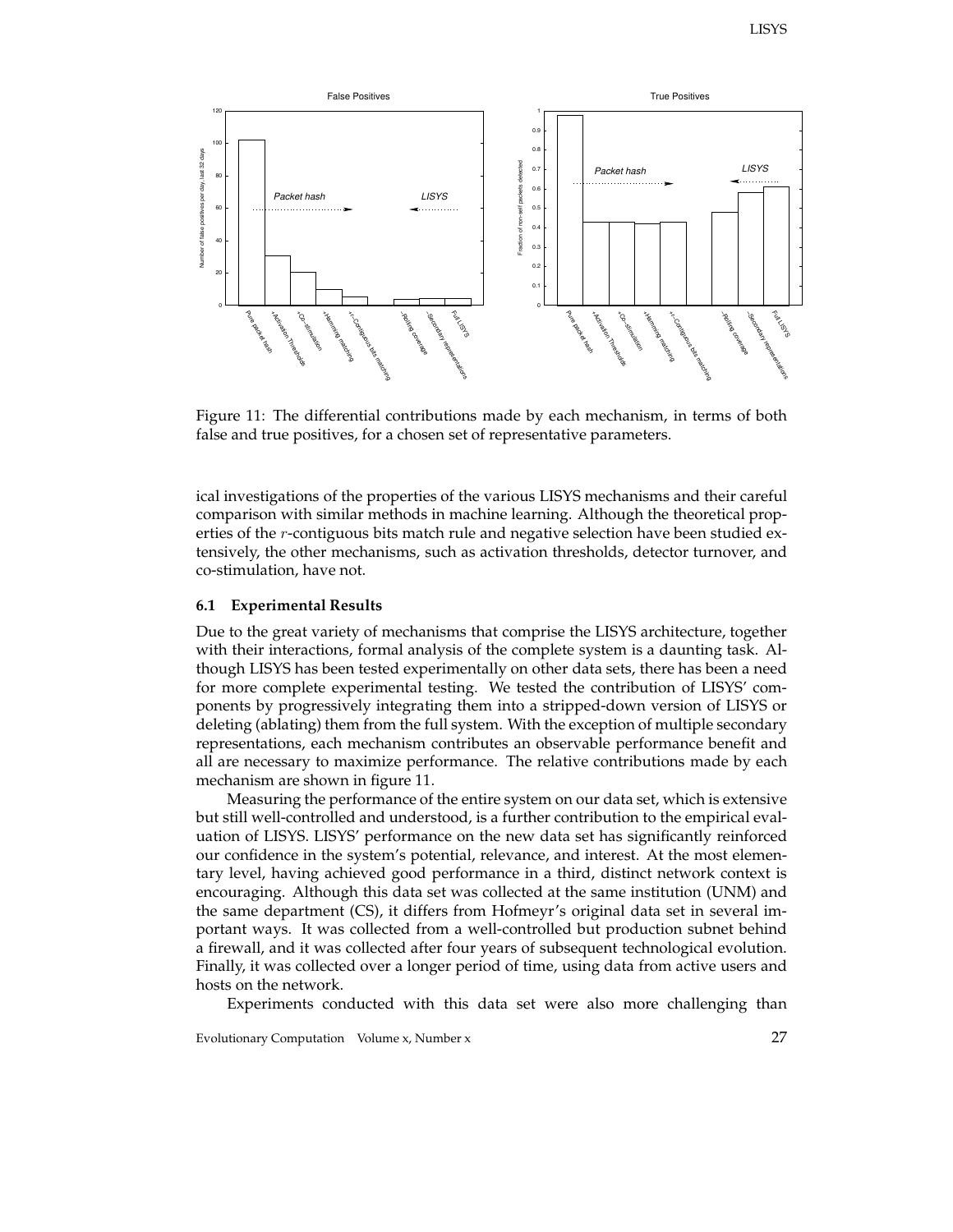

Figure 12: The performance of 120 independent runs of LISYS.

Hofmeyr's experiments in some ways. In order to simulate network traffic for longer than the 50-day collection period, Hofmeyrrandomly resampled self (non-attack) packets from the original data set for all experiments on the full LISYS system. This method was necessary to fully test certain aspects of the dynamic detector lifecycle, and the packets in the resulting data stream all occurred with the same frequency at which they had occurred during training. However, this approach eliminated the temporal structure present in the original self data. Although attack packets generally appear closely clustered in time, we have observed that false-positive packets can also be temporally clustered. Thus, the experiments in this paper, which all use normal data in the original order of occurrence, present a more challenging test for LISYS. Also, we performed less filtering of highly variable data-paths such as incoming http connections.

Although the successive versions of packet-hash performed worse than LISYS' average score (to a statistically significant degree), LISYS' performance was much more variable (see scatterplot in figure 12). In cases where the performance level of packet hash is acceptable, it's greater consistency would be an advantage over LISYS. However, LISYS' consistency could likely be improved with further research. In particular, if a way were found to filter out lower performing points (e.g., using evolutionary methods to eliminate poor secondary representations) early on, LISYS' mean performance would increase significantly.

In assessing implications of the experiments, how parameters were tuned is an important issue. One one hand, it was encouraging was that LISYS yielded reasonable performance in this next context after very little adjustment to the parameters used by Hofmeyr. However, these experiments did not follow the strictest methodology in that results from using the full data set, attacks and all, were used to guide parameter adjustment. In machine-learning terms, full cross-validation was not performed. Were an IDS deployed in a production context, what would be available for parameter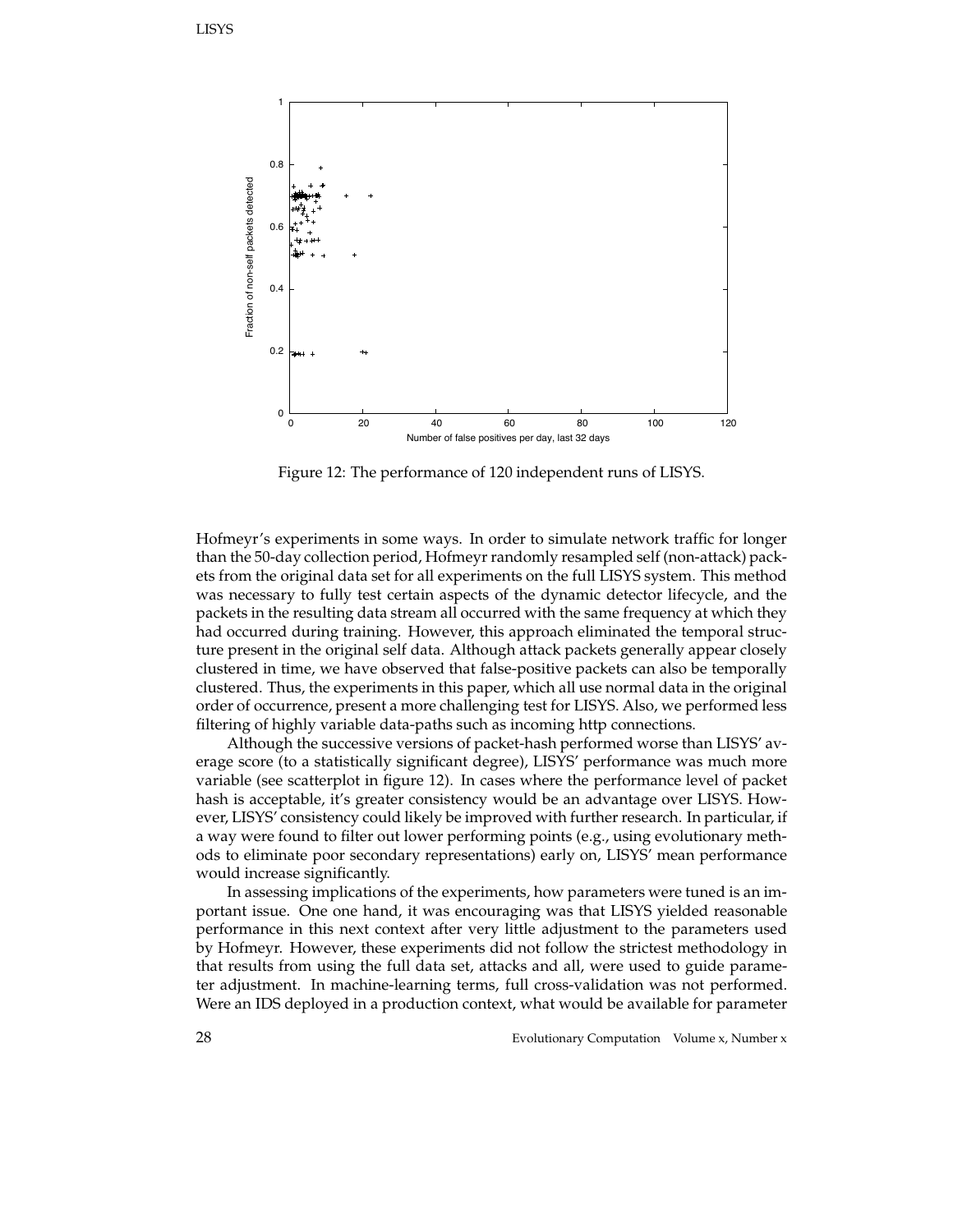tuning would be a sample of normal data along with, perhaps, some sample attacks. After tuning, the true value of the system would be calculated from its performance on subsequent normal data along with any attacks which occurred. Thus, the fact that the results reported here are for the same data set on which the parameters were tuned does limit our ability to predict how well LISYS might perform in a production context.

This shortcoming is mitigated by the fact that the parameter adjustments were minimal and only involved two out of the many parameters in LISYS. The tuning was directed towards false positives, and only those parameters most relevant to this issue were adjusted. However, a stricter cross-validation methodology would be an important feature in future experiments.

# 6.2 Extensions to LISYS

Since the original LISYS experiments were conducted, switched networks have become much more prevalent. There are many ways LISYS might be adapted to switched networks. Hosts could share SYN packet headers with each other, either through the switched network or through a secondary, dedicated broadcast network (loosely analogous to the biological lymph system). A second option would be to deploy LISYS in the switch, which would likely work well, although it would turn LISYS into a centralized system. Perhaps the simplest approach would be to do nothing, allowing the detectors on each host to see only the traffic relevant to that host. This would reduce redundancy of coverage provided by multiple hosts examining the same data, but could lead to an interesting form of diversity. Technology continues to change, and the spread of wireless networks now presents even greater challenges and opportunities for configuring LISYS in a network environment.

Another LISYS design decision carried over into this paper is the focus on TCP SYN packets, and in particular on the data-path triple of sender, receiver, and target port. Although there are certainly many attacks that cannot be caught at the SYNpacket level, there are the advantages of simplicity and efficiency, as well as allowing comparisons with earlier results. LISYS performs surprisingly well, even with such a limited data stream. The restriction to SYN packets in LISYS is not hard-wired, and the system could be easily extended to other aspects of network traffic. Although LISYS performs well in the SYN-packet domain, some of the attacks we studied would likely be caught by other, less adaptive mechanisms such as signature scanners.

LISYS models the adaptive immune system. In nature, the adaptive immune system works together with the innate immune system. The innate immune system copes with attacks that do not require adaptation in an organism's lifetime—that is, those that are stable enough that evolution has adapted to them. For instance, because there are particular polysaccharides bacteria are obliged to express, the innate immune system has hardwired detectors for them. It is impressive that LISYS can learn to catch attacks which make use of completely unused ports or exhibit other obvious attack signatures, but following the natural immune system, it would be interesting to integrate LISYS with an analog of the innate immune system, i.e. a signature-based IDS such as Snort (Caswell and Roesch, ).

#### 7 Conclusions

In conclusion, the work reported in this paper had three complementary goals: To extend the empirical evaluation of LISYS' performance to new and more challenging data sets, to deepen our understanding of the contributions made by each component of LISYS to its overall performance, and to connect LISYS with the broader context of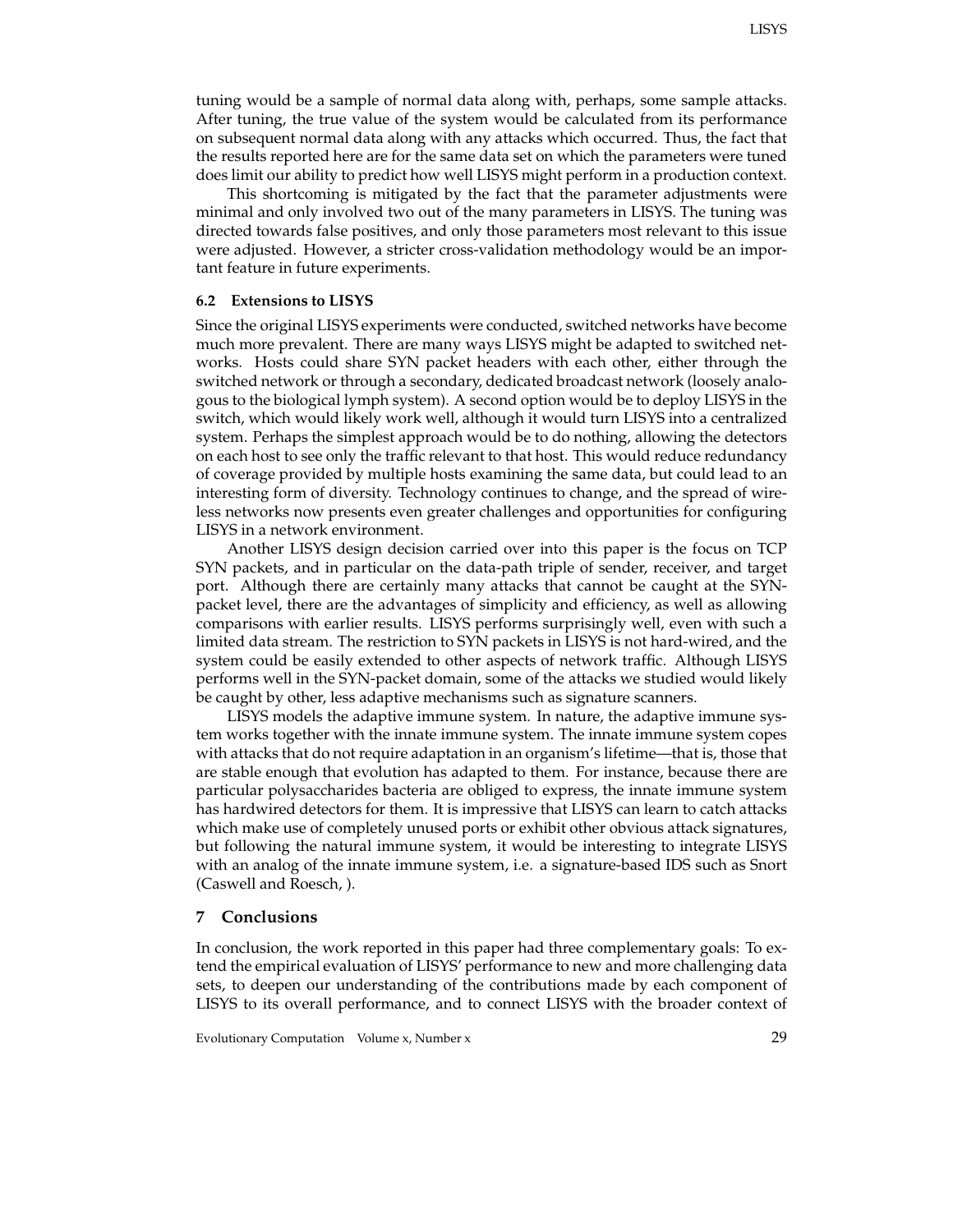machine learning.

We described experiments with a new data set and found that LISYS performed well with minimal tuning of its original parameters. When we studied the relative contributions of the many components of LISYS' architecture, we found that nearly every component positively affects performance. We also examined the various LISYS components in a machine-learning context. We conclude that many of the components that help LISYS perform well in the intrusion-detection domain could prove valuable in other challenging ML domains which involve one-class learning, concept-drift, and/or on-line learning. These components include: co-stimulation and memory detectors, rolling coverage; activation thresholds and sensitivity levels, r-contiguous bits matching, and secondary representations.

Co-stimulation is a mechanism for incorporating feedback from an expert teacher during system operation, and memory detectors are a mechanism for storing this feedback for future use. Together, they enhance LISYS' capacity for on-line learning and extend LISYS beyond a strict one-class learning framework. Rolling coverage addresses concept drift. In contrast with fixed- and adaptive-window schemes, the probabilistic deletion and regeneration of detectors produces a window which is probabilistic, decaying gradually with time. Coupled with co-stimulation, the window size is also adaptive. Activation thresholds and sensitivity levels bias the system against occasional or sporadic alarms and towards high-frequency bursts of anomalies. The principal role of these mechanisms is to reduce false positives. Similar mechanisms may be useful in other anomaly-detection domains where some stream of data is being monitored, particularly when false positives are costly. The  $r$ -contiguous bits matching rule was found to be more powerful than Hamming distance matching in LISYS. rcontiguous bits matching permits more fine-grained distinctions to be made between self and non-self (Esponda et al., 2004), and may provide for a form of automatic feature selection (Esponda et al., 2004). Another attractive property of bit-based matching rules such as r-contiguous bits is that they are easily and efficiently implemented in digital logic circuits (Bradley and Tyrell, 2001). Multiple representations are currently used to increase overall coverage and reduce generalization. In the future, they may be used to tune inductive bias, i.e. learning to learn (Pratt and Jennings, 1997).

The LISYS system incorporates several different learning mechanisms, some of which we understand better than others. Negative vs. positive detection and  $r$ contiguous matching have both been theoretically analyzed. In this paper we have begun the process of understanding the remaining mechanisms, although an important area of future work is to characterize formally activation thresholds, on-line learning, and the effect of permutations.

LISYS was designed to operate in an environment in which false positives are known to be a significant problem. As we showed in the analysis of LISYS' inductive bias, many of the learning algorithms in LISYS support this bias. Returning to the ARTIS framework mentioned in the introduction, it will be interesting to see how ARTIS performs in other settings where false positives may not be critical.

#### Acknowledgments

The authors gratefully acknowledge the support of the National Science Foundation (grants ANIR-9986555, CCR-0311686, and DBI-0309147), Defense Advanced Projects Agency (grants AGR F30602-00-2-0584 and F30602-02-1-0146), the Intel Corporation, and the Santa Fe Institute.

Many people contributed to LISYS and made helpful comments and advice over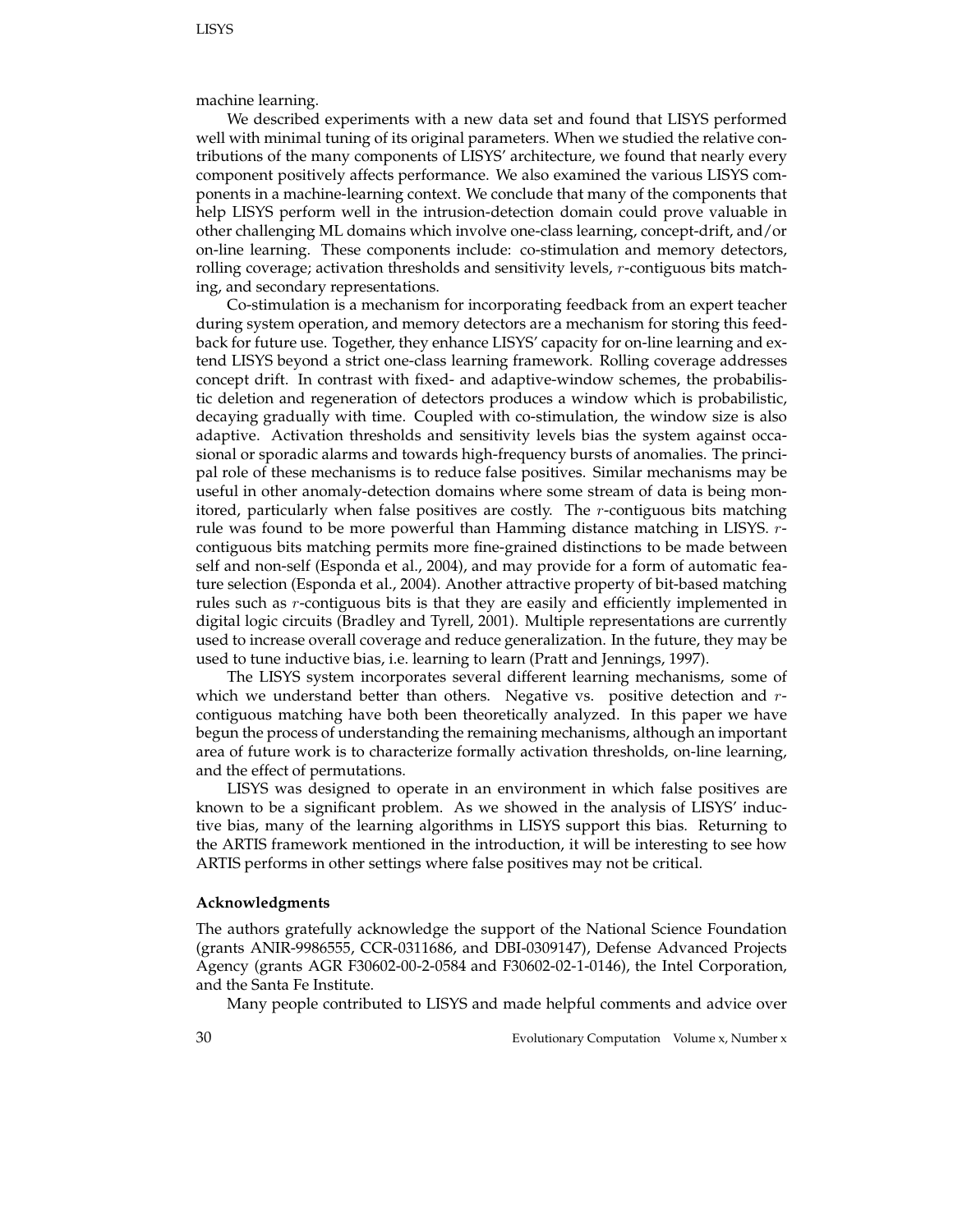the past three years, including Dennis Chao, Fernando Esponda, Paul Helman, Hajime Inoue, Steven Hofmeyr, Todd Kaplan, Anil Somayaji, and Jason Stewart.

# References

- Anchor, K. P., Zydallis, J. B., Hunch, G. H., and Lamont, G. B. (2002). Extending the computer defense immune system: Network intrusion detection with a multiobjective evolutionary programming approach. In Timmis, J. and Bentley, P. J., editors, Proceedings of the 1st International Conference on Artificial Immune Systems (ICARIS), pages 12–21, University of Kent at Canterbury. University of Kent at Canterbury Printing Unit.
- Anderson, D., Frivold, T., , and Valdes, A. (1995). Next-generation intrusion detection expert system (nides): A summary. Technical Report SRI-CSL-95-07, Computer Science Laboratory, SRI International, Menlo Park, CA.
- Angluin, D. (1980). Inductive inference of formal languages from positive data. *Infor*mation and Control, 45(2):117–135.
- Axelsson, S. (2000). The base-rate fallacy and the difficulty of intrusion detection. ACM Transactions on Information and System Security, 3(3):186–205.
- Balasubramaniyan, J., Garcia-Fernandez, J. O., Spafford, E. H., and Zamboni, D. (1998). An architecture for intrusion detection using autonomous agents. Technical Report Coast TR 98-05, Purdue University.
- Balthrop, J., Esponda, F., Forrest, S., and Glickman, M. (2002a). Coverage and generalization in an artificial immune system. In GECCO-2002: Proceedings of the Genetic and Evolutionary Computation Conference.
- Balthrop, J., Forrest, S., and Glickman, M. (2002b). Revisiting lisys: Parameters and normal behavior. In CEC-2002: Proceedings of the Congress on Evolutionary Computing.
- Bradley, D. W. and Tyrell, A. M. (2001). The architecture for a hardware immmune system. In Proceedings of the 3rd NASA/DoD Workshop on Evolvable Hardware, pages 193–200.
- Caruana, R. A. and Schaffer, J. D. (1988). Representation and hidden bias: Gray vs. binary coding for genetic algorithms. In MACHLERN5, San Mateo, California. Morgan Kaufmann.
- Caswell, B. and Roesch, M. Snort: The open source network intrusion detection system. http://www.snort.org/, Downloaded 2003.
- Chao, D. (2001). Personal Communication.
- Dasgupta, D. (1999). Immunity-based intrusion detection system: A general framework. In Proceedings of the 22nd National Information Systems Security Conference.
- Dasgupta, D. and Gonzalez, F. (2002). An immunity-based technique to characterize intrusions in computer networks. IEEE Transactions on Evolutionary Computation, 6(3).
- Debar, H., Dacier, M., and Wespi, A. (1999). Towards a taxonomy of intrusion-detection systems. Computer Networks, 31(8):361–378.

Evolutionary Computation Volume x, Number x 31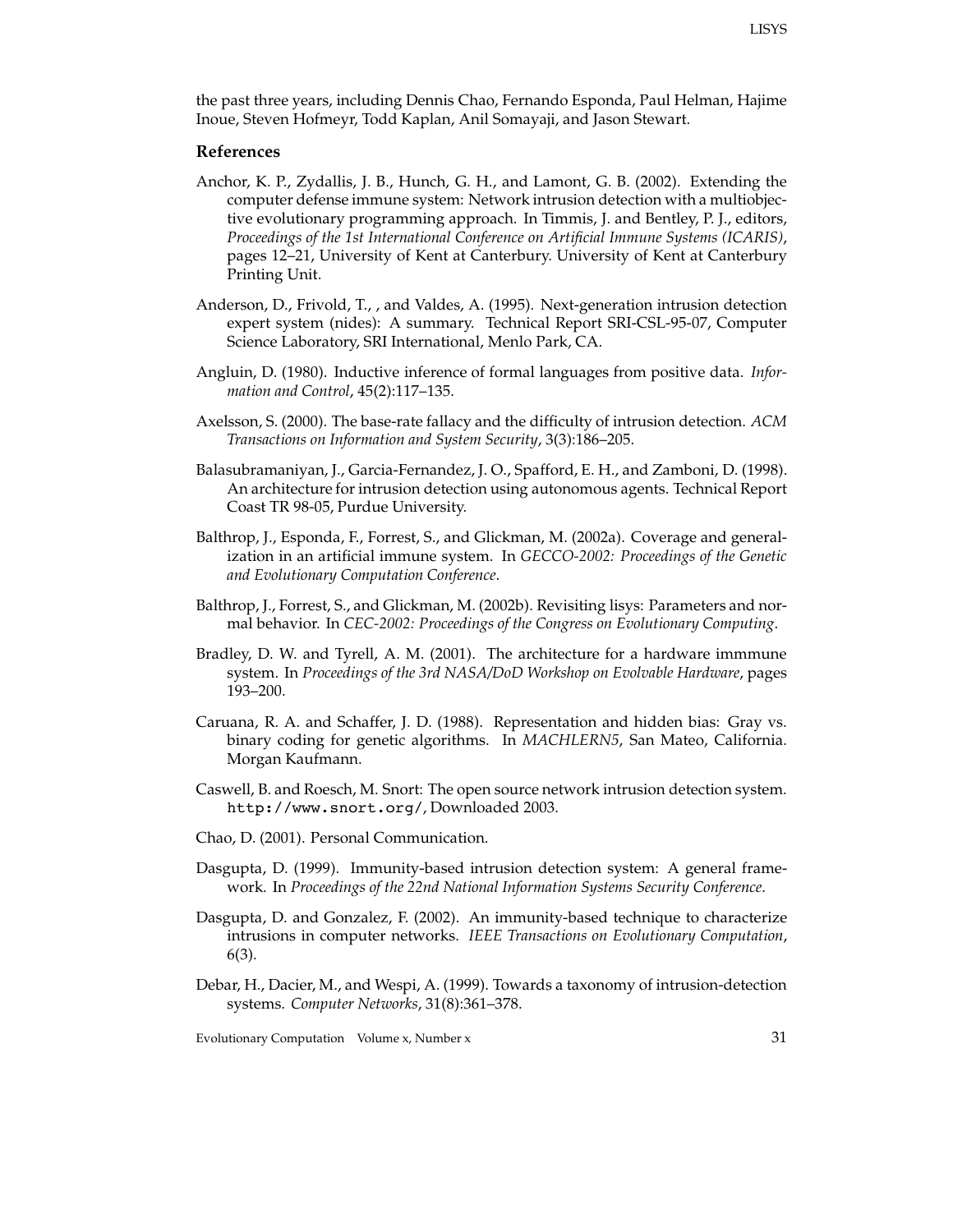- Dowell, C. and Ramstedt, P. (1990). The computerwatch data reduction tool. In Proceedings of the 13th National Computer Security Conference.
- Egan, J. P. (1975). Signal Detection Theory and ROC Analysis. Academic Press, New York.
- Esponda, F., Forrest, S., and Helman, P. (2004). A formal framework for positive and negative detection schemes. IEEE Transactions on System, Man, and Cybernetics, 34(1):357–373.
- Forrest, S., Perelson, A. S., Allen, L., and kuri, R. C. (1994). Self-nonself discrimination in a computer. In Proceedings of the 1994 IEEE Symposium on Research in Security and Privacy, Los Alamitos, CA. IEEE Computer Society Press.
- Gaffney, J.E., J. and Ulvila, J. (2001). Evaluation of intrusion detectors: a decision theory approach. In 2001 IEEE Symposium on Security and Privacy. S&P 2001, 14–16 May 2001, Oakland, CA, USA, pages 50–61, Los Alamitos, CA, USA. IEEE Computer Society.
- Gold, E. (1967). Language identification in the limit. Information and Control, 10:447–474.
- Gomez, J., Fonzalez, F., and Dasgupta, D. (2003). An immuno-fuzzy approach to anomaly detection. In Proceedings of the 2003 IEEE International Conference on Fuzzy Systems. IEEE Press.
- Heberlein, L. T., Dias, G. V., Levitte, K. N., Mukherjee, B., Wood, J., and Wolber, D. (1990). A network security monitor. In *Proceedings of the IEEE Symposium on Security* and Privacy. IEE Press.
- Helman, P. and Liepins, G. (1993). Statistical foundations of audit trail analysis for the detection of computer misuse. IEEE Transactions on Software Engineering, 19(9):886– 901.
- Helmbold, D. P. and Long, P. M. (1991). TRACKING DRIFTING CONCEPTS BY MIN-IMIZING DISAGREEMENTS. Machine Learning, 14:27–45.
- Hofmeyr, S. (1999). An immunological model of distributed detection and its application to computer security. PhD thesis, University of New Mexico, Albuquerque, NM.
- Hofmeyr, S. and Forrest, S. (2000). Architecture for an artificial immune system. Evolutionary Computation Journal, 8(4):443–473.
- Holland, J., Holyoak, K., Nisbett, R., and Thagard, P. (1986). Induction: Processes of Inference, Learning, and Discovery. MIT Press.
- ISS (2000). RealSecure Product Datasheet. Internet Security Systems, Atlanta, GA. Available at http://www.iss.net/customer care/resource center/pro duct lit/.
- Kim, J. and Bentley, P. (1999a). The artificial immune model for network intrusion detection. In 7th European Conference on Intelligent Techniques and Soft Computing (EUFIT'99), Aachen, Germany.
- Kim, J. and Bentley, P. (1999b). Negative selection and niching by an artificial immune system for network intrusion detection. In GECCO-99: Proceedings of the Genetic and Evolutionary Computation Conference, pages 149–158.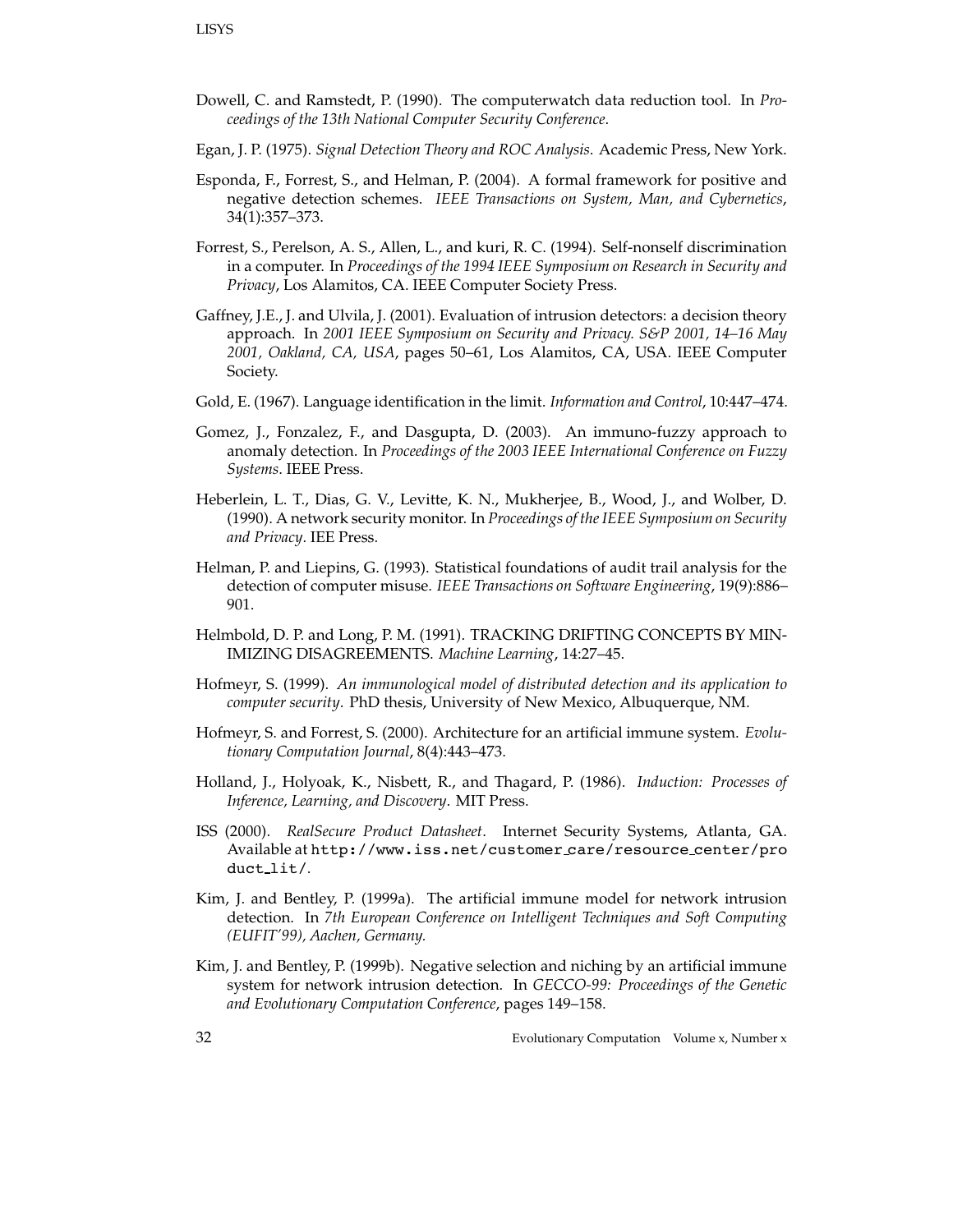- Kim, J. and Bentley, P. J. (2001). An evaluation of negative seelection in an artificial immune system for network intrusion detection. In Proceedings of the Genetic and Evolutionary Computation Conference (GECCO), pages 1330–1337, San Francisco, CA. Morgan-Kauffman.
- Kim, J. and Bentley, P. J. (2002a). Immune memory in the dynamic clonal selection algorithm. In Timmis, J. and Bentley, P. J., editors, Proceedings of the 1st International Conference on Artificial Immune Systems (ICARIS), pages 59–67, University of Kent at Canterbury. University of Kent at Canterbury Printing Unit.
- Kim, J. and Bentley, P. J. (2002b). A model of gene library evolution in the dynamic clonal selection algorithm. In Timmis, J. and Bentley, P. J., editors, Proceedings of the 1st International Conference on Artificial Immune Systems (ICARIS), pages 182–189, University of Kent at Canterbury. University of Kent at Canterbury Printing Unit.
- Klinkenberg, R. and Joachims, T. (2000). Detecting concept drift with support vector machines. In Langley, P., editor, Proceedings the 17th International Conference on Machine Learning, pages 487–494. Morgan Kaufmann.
- Lane, T. D. (2000). Machine Learning Techniques for the Computer Security Domain of Anomaly Detection. PhD thesis, Purdue University, West Lafayette, IN.
- McHugh, J. (2000). The 1998 Lincoln Laboratory IDS evaluation—a critique. In Debar, H., Me, L., and Wu, S., editors, Recent Advances in Intrusion Detection. Third International Workshop, RAID 2000, 2–4 Oct. 2000, Toulouse, France, pages 145–61, Berlin, Germany. Springer-Verlag.
- Mitchell, T. (1997). Machine Learning. McGraw Hill.
- Mitchell, T. M. (1980). The need for biases in learning generalizations. Technical Report CBM-TR-117, Rutgers University, New Brunswick, New Jersey.
- Mitchell, T. M., Caruana, R., Freitag, D., McDermott, J., and Zabowski, D. (1994). Experience with a learning personal assistant. Communications of the ACM, 37(7):80–91.
- Muggleton, S. (1996). Learning from positive data. In Proceedings of the 6th International Workshop on Inductive Logic Programming, volume 1314 of Lecture Notes in Artificial Intelligence, pages 358–376. Springer-Verlag.
- Mukherjee, B., Heberlein, L. T., and Levitt, K. N. (1994). Network intrusion detection. IEEE Network, pages 26–41.
- NIST (2003). An overview of issues in testing intrusion detectin systems. NIST IR 7007.
- Percus, J. K., Percus, O., and Perelson, A. S. (1993). Predicting the size of the antibody combining region from consideration of efficient self/non-self discrimination. Proceedings of the National Academy of Science, 90:1691–1695.
- Pinker, S. (1984). Language learnability and language development. Harvard University Press.
- Porras, P. and Neumann, P. G. (1997). Emerald: Event monitoring enabling responses to anomalous live disturbances. In Proceedings of the National Information Systems Security Conference.

Evolutionary Computation Volume x, Number x 33